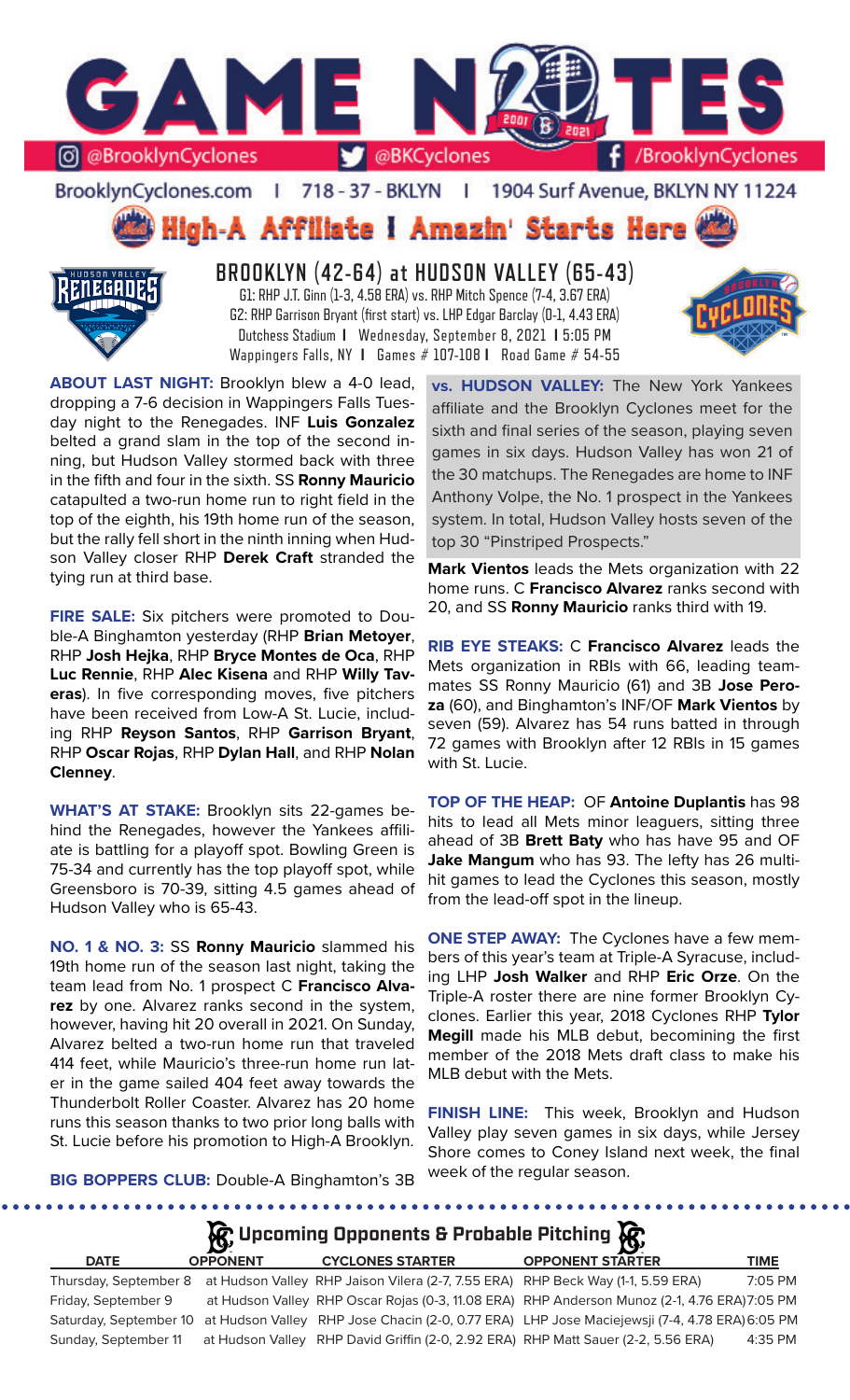| <b>STARTING PITCHER</b><br><b>SEPTEMBER 8 AT HUDSON VALLEY</b>                |                                         |    |              |                      |             |                                            |                                 |  |               | <b>PAGE 2</b> |                |                      |              |
|-------------------------------------------------------------------------------|-----------------------------------------|----|--------------|----------------------|-------------|--------------------------------------------|---------------------------------|--|---------------|---------------|----------------|----------------------|--------------|
| J.T. GINN<br># 23                                                             |                                         |    |              |                      |             |                                            |                                 |  |               |               | RHP            |                      |              |
|                                                                               | Height: 6-2                             |    |              | Weight: 200          |             |                                            |                                 |  |               |               |                |                      |              |
|                                                                               | <b>Bats: Right</b>                      |    |              | <b>Throws: Right</b> |             |                                            |                                 |  |               |               |                |                      |              |
|                                                                               | Date of Birth: May 20, 1999             |    |              |                      | Age: 22     |                                            |                                 |  |               |               |                |                      |              |
|                                                                               | Hometown: Brandon, MS                   |    |              |                      |             |                                            |                                 |  |               |               |                |                      |              |
|                                                                               |                                         |    |              |                      |             |                                            |                                 |  |               |               |                |                      |              |
|                                                                               | <b>College: Mississippi State</b>       |    |              |                      |             |                                            |                                 |  |               |               |                |                      |              |
|                                                                               | How Obtained: Mets 2nd-round pick, 2020 |    |              |                      |             |                                            |                                 |  |               |               |                |                      |              |
|                                                                               |                                         |    |              |                      |             |                                            | 2021 GAME-BY-GAME               |  |               |               |                |                      |              |
| <b>LAST TIME OUT:</b> Ginn took a tough-luck loss, allowing one               |                                         |    |              |                      |             |                                            | <b>High-A Brooklyn Cyclones</b> |  |               |               |                |                      |              |
| run over 5 2/3 innings to Wilmington in Brooklyn's 6-0 loss.                  |                                         |    | <b>DATE</b>  | <b>OPP</b>           | <b>DEC</b>  |                                            |                                 |  |               | BB            |                | <b>HR</b>            | <b>AVG</b>   |
|                                                                               |                                         |    | 9/2          | <b>WIL</b>           |             | 5.2                                        |                                 |  |               |               | $\overline{2}$ | $\Omega$             | .284         |
|                                                                               |                                         |    | 8/25         | <b>ABD</b>           |             | 5.0                                        |                                 |  |               |               |                |                      | .280         |
| BIG TIME: Ginn ranks as the No. 5 prospect -- and the No. 2                   |                                         |    | 8/19<br>8/12 | @ HV<br>@ WIL        |             | 6.0<br>5.0                                 |                                 |  | $\frac{3}{5}$ |               | 3<br>3         | $\Omega$<br>$\Omega$ | .271<br>.270 |
| pitching prospect -- in the New York Mets system according 86                 |                                         | HV |              | 3.0                  | 6<br>5<br>6 | $\begin{array}{c} 3 \\ 5 \\ 5 \end{array}$ | 5                               |  | 5             | $\Omega$      | .273           |                      |              |
| to MLB Pipeline after being drafted in the second round of $\frac{7730}{723}$ |                                         |    |              |                      |             | 5.0                                        |                                 |  |               |               |                | $\Omega$             | .225         |
|                                                                               |                                         |    |              | <b>WIL</b>           |             | 5.2                                        |                                 |  |               |               | 6              |                      | .238         |
| the 2020 MLB Draft out of Mississippi State. Ginn signed for                  |                                         |    |              |                      |             |                                            | Low-A St. Lucie Mets            |  |               |               |                |                      |              |

\$2.9 million as a draft-elligible sophomore.

**LOW-A LIFE:** The Mississippian made eight starts with the St. Lucie Mets, striking out 35 hitters in 38 2/3 innings with a 2.56 ERA. In his final two starts, Ginn went six innings in each outing, collecting a quality start in each. In his penultimate start, against the Fort Myers Miracle, Ginn struck out 10 batters.

| 8/12        | @ VVIL       | L          | 5.U | ל                    | 5        | ь              | 4              | 3  | Ü           | .270       |
|-------------|--------------|------------|-----|----------------------|----------|----------------|----------------|----|-------------|------------|
| 8/6         | HV           |            | 3.0 | 6                    | 5        | 5              | 1              | 5  | 0           | .273       |
| 7/30        | @JS          | L          | 5.0 | 4                    | 3        | $\overline{2}$ | 0              | 5  | $\Omega$    | .225       |
| 7/23        | <b>WIL</b>   | W          | 5.2 | 5                    | 1        | 1              | 0              | 6  | 0           | .238       |
|             |              |            |     | Low-A St. Lucie Mets |          |                |                |    |             |            |
| <b>DATE</b> | <b>OPP</b>   | <b>DEC</b> | IP  | н                    | R        | ER             | BB             | ĸ  | HR          | <b>AVG</b> |
| 7/17        | @ PMB        |            | 6.0 | 3                    | 3        | $\overline{2}$ | $\overline{2}$ | 4  | $\Omega$    | .195       |
| 7/10        | <b>FTM</b>   | W          | 6.0 | 4                    | O        | $\Omega$       | 1              | 10 | 0           | .204       |
| 7/3         | @ CLR        | L          | 5.2 | 4                    | 2        | 2              | 1              | 4  | 1           | .207       |
| 6/26        | <b>DUN</b>   |            | 5.0 | 4                    | 3        | 3              | 2              | 5  | 1           | .208       |
| 6/20        | @ JUP        | W          | 5.0 | 4                    | 3        | 3              | 1              | 4  | $\Omega$    | .204       |
| 6/15        | @ JUP        |            | 4.0 | 1                    | $\Omega$ | $\Omega$       | 0              | 5  | $\mathbf 0$ | 194        |
| 6/9         | <b>PMB</b>   |            | 4.0 | 4                    | 1        | 1              | 1              | 2  | 1           | .261       |
| 6/3         | @FTM         |            | 3.0 | $\overline{2}$       | 0        | $\Omega$       | 2              | 1  | 0           | .250       |
|             | K%           |            |     |                      | BB%      |                |                |    | HR/9        |            |
|             |              |            |     |                      |          |                |                |    |             |            |
|             | 18.2%        |            |     |                      | 5.2%     |                |                |    | 0.00        |            |
|             | <b>BABIP</b> |            |     |                      | GB%      |                |                |    | <b>FIP</b>  |            |
|             |              |            |     |                      |          |                |                |    |             |            |
|             | .351         |            |     |                      | 63.1%    |                |                |    | 3.21        |            |
|             |              |            |     |                      |          |                |                |    |             |            |

**2021 GAME-BY-GAME**

8/18 NAT 2.0 2 0 0 0 2 0 .182

 **Low-A St. Lucie Mets DATE OPP DEC IP H R ER BB K HR AVG** 5/12 @ DBT L 2.0 3 2 2 0 2 1 .222 5/6 JUP W 5.0 3 0 0 1 5 0 .167

**FCLM** 



| #35                                      | GARRISON BRYANT                  |                      |  | RHP |  |  |  |  |
|------------------------------------------|----------------------------------|----------------------|--|-----|--|--|--|--|
| Height: $6-3$                            |                                  | Weight: 202          |  |     |  |  |  |  |
| <b>Bats: Right</b>                       |                                  | <b>Throws: Right</b> |  |     |  |  |  |  |
|                                          | Date of Birth: December 3, 1998  | Age: 22              |  |     |  |  |  |  |
|                                          | <b>Birthplace: Deerfield, NH</b> |                      |  |     |  |  |  |  |
| <b>High School: Clearwater HS (FL)</b>   |                                  |                      |  |     |  |  |  |  |
| How Obtained: Mets 36th-round pick, 2016 |                                  |                      |  |     |  |  |  |  |

**THE RETURN:** Garrison Bryant returns to the Brooklyn Cyclones for the first time since 2019 when he was the ace of DATE the staff on the championship team. **DATE OPP DEC IP H R ER BB K HR AVG** 8/31 @ AST 3.0 4 2 1 1 3 0 .194 8/24 @ NAT 2.2 0 0 0 0 3 0 .105

**OUCH!:** Bryant started the season with Low-A St. Lucie but suffered an oblique injury that cost him the second half of May, all of June and July, and the first 12 days of August. 8/13 AST 1.0 0 0 0 0 1 0 .000

**RECOVERY TIME:** Bryant made four appearances (three starts) with the FCL Mets in August, going 8 2/3 innings with one earned run allowed. His innings high was 3.0 on August 31 at the FCL Astros.

| BROOKLYN CYCLONES PITCHING BREAKDOWN |            |      |               |              |   |     |     |                |      |            |                      |       |      |              |    |   |     |     |         |           |            |
|--------------------------------------|------------|------|---------------|--------------|---|-----|-----|----------------|------|------------|----------------------|-------|------|--------------|----|---|-----|-----|---------|-----------|------------|
|                                      | W-L        | ERA  | IP            | . н          | R | ER  | BB. | ĸ              | HR   | <b>AVG</b> |                      | W-L   | ERA  | IP           | н. | R | ER  | BB  | K       | <b>HR</b> | <b>AVG</b> |
| <b>STARTERS</b>                      | 19-42      | 5.01 |               | 4811 484 297 |   |     |     | 268 165 482 64 |      | .258       | <b>I</b> HOME        | 27-26 | 3.65 | 468.0400 218 |    |   | 190 | 183 | 500     | 32        | .230       |
| <b>RELIEVERS</b>                     | 23-22 3.94 |      | 413.1 352 219 |              |   | 181 |     | 216 472        | - 27 | .229       | <b>IROAD</b>         | 15-38 | 5.46 | 426.2436 298 |    |   | 259 | 198 | 454     | 59        | .261       |
| <b>TOTAL</b>                         | 42-64 4.47 |      | 894.2836 516  |              |   |     |     | 444 381 954 91 |      | .245       | <b>ITOTAL</b>        | 42-64 | 4.47 | 894.2836 516 |    |   | 444 |     | 381 954 | 91        | .245       |
|                                      |            |      |               |              |   |     |     |                |      |            | <b>BULLPEN NOTES</b> |       |      |              |    |   |     |     |         |           |            |

-RHP Nolan Clenney worked two scoreless innings in his Brooklyn debut on Tuesday, striking out the side in his first inning. -RHP Luis Montas has allowed six runs over his first two appearances, lasting one inning each.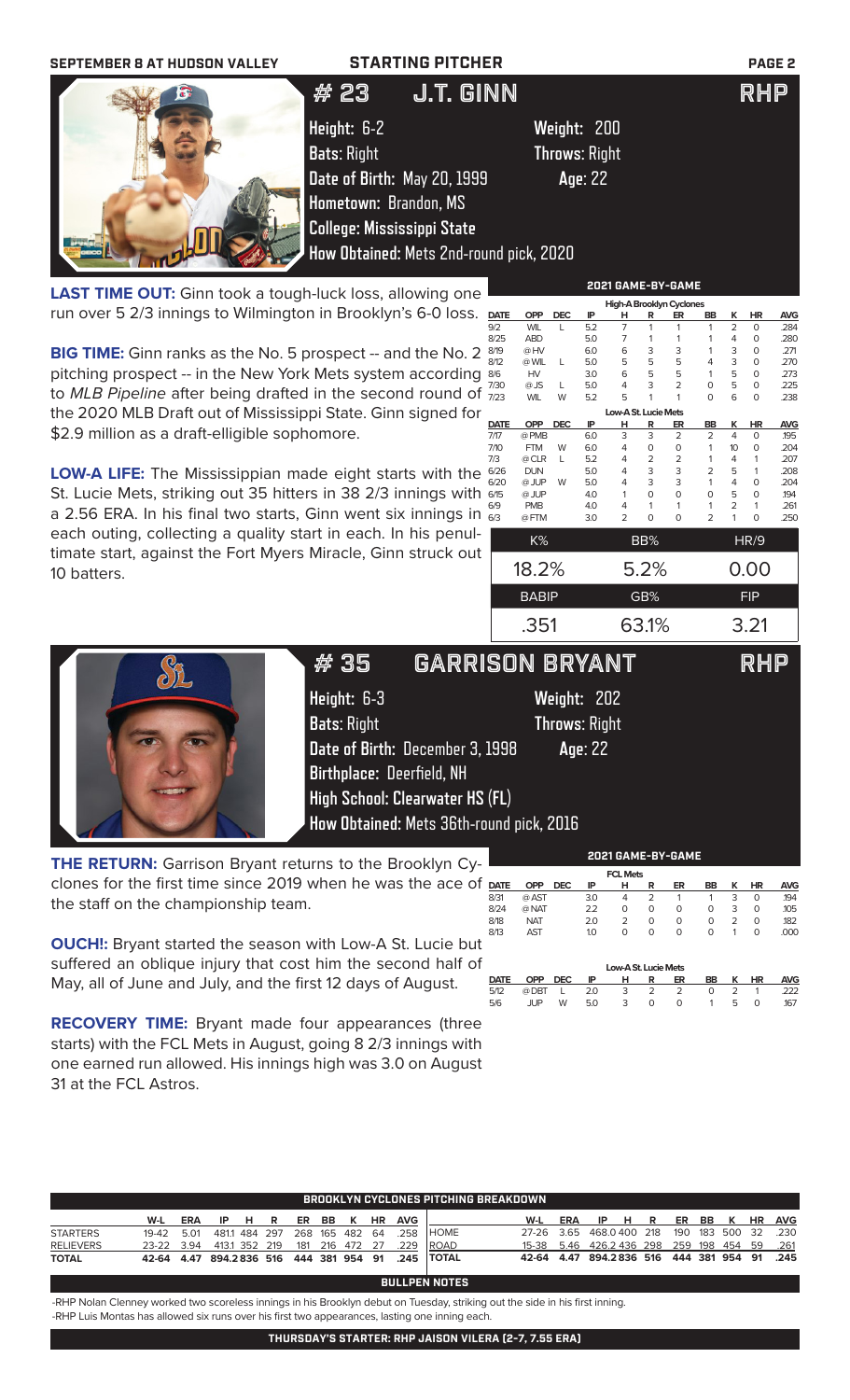| SEPTEMBER 8 AT HUDSON VALLEY |  |  |
|------------------------------|--|--|
|------------------------------|--|--|

### **BATTING PAGES BATTING PAGE 3**

**# 30 FRANCISCO ALVAREZ - C .242, 18 HR, 54 RBI, .365 wOBA, wRC+ 124**

| <b>Last Game:</b> 1-3, R, SB |  |
|------------------------------|--|
| <b>RISP:</b> 20-74 (.270)    |  |
| <b>Streak:</b> 2 G (3-7)     |  |

**Last HR:** 9/5 vs. Wilmington **Season High, Hits:** 3 (3x, 8/10 at WIL **Road:** 37-124 (.298) **Last HR: 9/5** vs. Wilmington **Season High, Runs:** 3 (3x, 7/6 at HV) **Road:** 37-124 (.298) **Road:** *Read: 37-124 (.298)* **Season High, Read:** *Read: 37-124 (.298)* **Season High, Runs:** *At Hulli-RBI Games: 16 (9/5 vs. Wilmington)* **In American High, American High, American High, American High Multi-RBI Games:** 16 (9/5 vs. Wilmington)

**Season High, RBI:**  $4$  (2x, 8/10 at WIL)<br>**Season High, RBI:**  $4$  (2x, 8/10 at WIL)<br>**Season High, SB:** 1 (6x, 9/7 at HV)

• Enters his fourth year in the Mets organization...Called up from Low-A St. Lucie on Monday, May 24...19 years old, turning 20 on November 19 • Ranks as the No. 1 prospect in the Mets system according to both *MLB Pipeline* and *Baseball America*...Ranked as the No. 10 prospect in Minor League Baseball.

• Hit .417 (20-48) with five doubles, two home runs, and 12 RBIs in 15 games with St. Lucie...Struck out seven times and walked 15...went 2-for-4 in stolen bases

• Non-roster invitee to Mets Spring Training...Signed with NYM as NDFA on July 2, 2018

|                                       |                           |                                                   | .234, 1 HR, 15 RBI, .292 wOBA, wRC+ 78                  |
|---------------------------------------|---------------------------|---------------------------------------------------|---------------------------------------------------------|
| <b>Last Game: <math>0-3</math>. R</b> | Home: 23-102 (.225)       | Last HR: 5/23 vs. Hudson Valley                   | <b>Season High, Hits:</b> $2$ ( $7x$ , $8/8$ vs. $HV$ ) |
| <b>RISP:</b> 16-52 (.308)             | <b>Road:</b> 21-86 (.244) | <b>Multi-Hit Games:</b> 8 (8/20 at Hudson Valley) | <b>Season High, Runs: 2 (6/6 at JS)</b>                 |
| Streak:                               | vs. HV: 18-67 (.269)      | <b>Multi-RBI Games: 3 (7/24 vs. Wilmington)</b>   | <b>Season High, RBI:</b> 2 (3x, 7/24 vs. WIL)           |
|                                       |                           |                                                   | <b>Season High, SB:</b> $1(3x, 7/7$ at $HV$ )           |

• Enters his third year in the Mets organization...Called up from Low-A St. Lucie on Saturday, May 22

• Hit .340 (17-50) in 14 games with the St. Lucie Mets in 2021, collecting three doubles and six walks with a stolen base

• Spent his first few games as a pro with Brooklyn in 2019, hitting .136 in 16 games before being sent to the GCL Mets (37 G, .295/2/23/.413)

|                            | • Drafted by the Mets out of Fresno State in the 6th round of the 2019 MLB Draft |                           |                                                   |                                                |  |  |  |  |
|----------------------------|----------------------------------------------------------------------------------|---------------------------|---------------------------------------------------|------------------------------------------------|--|--|--|--|
|                            | $# 11$ CODY BOHANEK - INF                                                        |                           |                                                   | .181. 6 HR. 18 RBI. .303 WOBA. WRC+ 85         |  |  |  |  |
| Last Game: DNP             |                                                                                  | Home: 17-90 (.189)        | Last HR: 8/29 vs. Aberdeen                        | <b>Season High, Hits: 3 (5/5 at Asheville)</b> |  |  |  |  |
| <b>RISP:</b> $4-45$ (.089) |                                                                                  | <b>Road: 13-81 (.160)</b> | <b>Multi-Hit Games:</b> 4 (6/27 vs. Jersey Shore) | <b>Season High, Runs:</b> 2 (3x, 9/3 vs. WIL)  |  |  |  |  |
| Streak:                    |                                                                                  | vs. HV: 3-41 (.073)       | <b>Multi-RBI Games: 3 (7/15 vs. Jersey Shore)</b> | <b>Seaon High, RBI:</b> 2 (4x, 8/26 vs. ABD)   |  |  |  |  |
|                            |                                                                                  |                           |                                                   | <b>Season High, SB:</b> 1 (3x, 9/5 vs. WIL)    |  |  |  |  |

• Enters his third year in the Mets organization and his fifth as a professional...Traded from Houston to the Mets in January of 2019 along with 3B J.D. Davis in exchange for OF Ross Adolph, INF Luis Santana, and C Scott Manea

• Returns from Triple-A Syracuse 5/12-6/8, 6/24, 8/6-8/25: 34 G, .191/.351/.292/.643 with four doubles, one triple, one home run, and six RBIs with 17 walks • Broke camp with Brooklyn: 5 G, .313/.500/.500 with a home run a two RBIs before the call up

• Originally drafted by Houston in the 30th round of the 2017 MLB Draft from the University of Illinois-Chicago

| $\bm{\#}$ 48 $\,$ OSCAR CAMPOS - C $\,$ |                   |                         | . .214, 0 HR, 0 RBI, .218 w0BA, wRC+ 32 .           |
|-----------------------------------------|-------------------|-------------------------|-----------------------------------------------------|
| Last Game: DNP                          | <b>Home: 3-10</b> | Last HR:                | <b>Season High, Hits:</b> 1(3x, 9/5 vs. Wilmington) |
| $RISP: 0-3$                             | Road: $0-4$       | <b>Multi-Hit Games:</b> | <b>Season High, Runs:</b>                           |
| <b>Streak:</b> 2 G (3-8)                | vs. HV: 0-4       | <b>Multi-RBI Games:</b> | Season High, RBI:                                   |
|                                         |                   |                         | Season High, SB:                                    |

• Signed by the Mets on August 20 from the Tri-City ValleyCats of the Frontier League, hitting .305/.322/.405 in 63 games with 17 doubles, three triples, three HR • Came up through the Houston Astros system since 2014, spending six games in 2019 with Triple-A Round Rock. Spent the majority of the season with Low-A Quad Cities in the Midwest League...elected free agency following the 2020 year.

• Played for Tri-City in the Houston system in 2018, facing the Brooklyn Cyclones in the NY-Penn League going 4-11...Faced current Mets big leaguer RHP Tylor Megill.

| $\#$ 8 ANTOINE DUPLANTIS - OF                                 |                                                                            |                                                                                                                                          | .250, 5 HR, 32 RBI, .303 wOBA, wRC+ 86                                                                                                                       |
|---------------------------------------------------------------|----------------------------------------------------------------------------|------------------------------------------------------------------------------------------------------------------------------------------|--------------------------------------------------------------------------------------------------------------------------------------------------------------|
| <b>Last Game:</b> 0-4<br><b>RISP:</b> 22-81 (.272)<br>Streak: | Home: 38-184 (.207)<br><b>Road:</b> 60-204 (.294)<br>vs. HV: 25-108 (.231) | <b>Last HR:</b> 7/22 vs. Wilmington<br><b>Multi-Hit Games: 26 (9/3 vs. Wilmington)</b><br><b>Multi-RBI Games:</b> 6 (9/3 vs. Wilmington) | <b>Season High, Hits: 4 (2x, 7/22 vs. WIL)</b><br><b>Season High, Runs: 4 (5/16 at Greenville)</b><br><b>Season High, RBI:</b> $3$ ( $3x$ , $8/6$ vs. $HV$ ) |
|                                                               |                                                                            |                                                                                                                                          | <b>Season High, SB:</b> 1 (6x, 8/20 at HV)                                                                                                                   |

• Enters his third year in the Mets organization ...Spent his draft year with Brooklyn and scored the game-winning run against Lowell in the 2019 NYPL Championship

• Recorded eight outfield assists in 47 games to lead Brooklyn in 2019

• Finished his LSU career with 359 hits, most in school history and second-most in SEC history behind fellow Mets MiLB outfielder Jake Mangum (383 hits)...Never finished a season at LSU hitting lower than .316

• Mets 12th round pick, 2019...Also drafted in the 19th round by Cleveland in 2018...Brother Armond, holds the world record in the pole vault with a height of 6.18m.

| <b>#7</b><br>NIC GADDIS - C/3B                                                                |                                                                        |                                                                                                                                                                                                                                                                                                                                                                                                                                                                                                                                               | .163, 2 HR, 8 RBI, .317 wOBA, wRC+ 94                                                                                                                         |
|-----------------------------------------------------------------------------------------------|------------------------------------------------------------------------|-----------------------------------------------------------------------------------------------------------------------------------------------------------------------------------------------------------------------------------------------------------------------------------------------------------------------------------------------------------------------------------------------------------------------------------------------------------------------------------------------------------------------------------------------|---------------------------------------------------------------------------------------------------------------------------------------------------------------|
| Last Game: DNP<br><b>RISP:</b> 5-15 $(.333)$<br>Streak:                                       | Home: 2-26 (.077)<br><b>Road: 4-16</b><br>vs. HV: 0-5                  | <b>Last HR:</b> 7/24 vs. Wilmington<br><b>Multi-Hit Games: 1 (8/10 at Wilmington)</b><br><b>Multi-RBI Games: 3 (8/15 at Wilmington)</b>                                                                                                                                                                                                                                                                                                                                                                                                       | Season High, Hits: 2 (8/10 at Wilmington)<br>Season High, Runs: 2 (8/10 at Wilmington)<br><b>Season High, RBI: 3 (8/10 at Wilmington)</b><br>Season High, SB: |
| • Hit a combined 192 across 40 games in 2019 with Brooklyn and the GCL Mets                   |                                                                        | • Enters his third year in the Mets organizationReceived from Low-A St. Lucie on Saturday, July 17 when C Juan Uriarte was placed on the temp. inactive list<br>• Hit .250 (20-80) with a .421 OBP in 25 games with St. Lucie, hitting three home runs (a career-high) from his two in 2019.<br>. Returns to Coney Island where he was a member of the 2019 Cyclones for 15 games before being transferred to the GCL Mets.<br>. Drafted by the Mets in the 16th round of the 2019 MLB Draft out of Jacksonville StateHails from Trenton, GA. |                                                                                                                                                               |
| # 10 LUIS GONZALEZ - INF                                                                      |                                                                        |                                                                                                                                                                                                                                                                                                                                                                                                                                                                                                                                               | .268, 6 HR, 26 RBI, .318 WOBA, WRC+ 95                                                                                                                        |
| <b>Last Game: 1-4, HR, 4 RBI, R</b><br><b>RISP:</b> 14-49 (.306)<br><b>Streak: 4 G (4-15)</b> | Home: 25-88 (.286)<br><b>Road: 23-91 (.253)</b><br>vs. HV: 9-54 (.167) | Last HR: 9/7 at Hudson Valley<br><b>Multi-Hit Games: 11 (8/28 vs. Aberdeen)</b><br>Multi-RBI Games: 6 (9/7 at Hudson Valley)                                                                                                                                                                                                                                                                                                                                                                                                                  | Season High, Hits: 4 (3x, 8/28 vs. ABD)<br>Season High, Runs: 3 (3x 8/10 at WIL)<br>Season High, RBI: 4 (9/7 at HV)                                           |

• Enters his first season in the Mets organization, signing a minor league deal with New York on May 30, 2021.

- Played three games with Low-A St. Lucie, going 3-12 with a double.
- Spent seven seasons in the Cincinnati farm system, reaching as high as Triple-A Louisville in 2019.
- Career .253 hitter in 587 games and 2,151 at-bats with Cincinnati and New York farm systems. Signed with the Reds in September of 2012.

| $# 2$ RONNY MAURICIO - INF          |                            |                                                   | .244, 19 HR, 64 RBI, .318 WOBA, WRC+ 95        |
|-------------------------------------|----------------------------|---------------------------------------------------|------------------------------------------------|
| <b>Last Game: 1-4, HR, 2 RBI, R</b> | Home: 40-179 (.223)        | <b>Last HR: 9/7 at Hudson Valley</b>              | <b>Season High, Hits: 3 (5x, 8/24 vs. ABD)</b> |
| <b>RISP:</b> 27-101 (.267)          | <b>Road:</b> 54-200 (.270) | <b>Multi-Hit Games: 25 (9/5 vs. Wilmington)</b>   | <b>Season High, Runs:</b> 3 (2x 7/27 vs. ABD)  |
| <b>Streak:</b> 2 G (3-8)            | vs. HV: 16-104 (.154)      | <b>Multi-RBI Games: 18 (9/7 at Hudson Valley)</b> | <b>Season High, RBI:</b> 4 (3x, 8/25 vs. ABD)  |
|                                     |                            |                                                   | <b>Season High, SB: 2 (6/27 vs. JS)</b>        |

• Enters his fifth year in the Mets organization...Rated as the No. 2 prospect in the Mets system and the No. 58 prospect in baseball according to *MLB Pipeline* • Non-roster invitee to Spring Training for the third consecutive season...Spent 2020 at the Mets Alternate Site and had one at-bat with the Tigres del Licey in the Dominican Winter League

• Named a South Atlantic League mid-season All-Star with Columbia (A) in 2019

• Won the 2018 GCL Mets Sterling Award, given to the team's most valuable player...Signed with the Mets as a 16-year-old on July 2, 2017.

**Season High, SB:** 1 (7/22 vs. WIL)

| $\#$ 14 TANNER MURPHY - OF |                     |                                                | .171, 0 HR, 3 RBI, .202 w0BA, wRC+ 22         |
|----------------------------|---------------------|------------------------------------------------|-----------------------------------------------|
| Last Game: DNP             | <b>Home: 1-18</b>   | Last HR:                                       | <b>Season High, Hits: 2 (8/10 at WIL)</b>     |
| <b>RISP:</b> $4-16$ (.250) | <b>Road: 6-23</b>   | <b>Multi-Hit Games: 1 (8/10 at Wilmington)</b> | <b>Season High, Runs:</b> 1 (2x, 8/10 at WIL) |
| Streak:                    | vs. HV: 3-17 (.176) | <b>Multi-RBI Games: 1(8/10 at Wilmington)</b>  | <b>Season High, RBI:</b> 2 (8/10 at WIL)      |
|                            |                     |                                                | <b>Season High, SB:</b> 1 (8/21 at WIL)       |

• Enters his third year in the Mets organization...promoted from Low-A St. Lucie on Friday, August 6

- Played 25 games (four with FCL Mets) and 21 with Low-A St. Lucie, hitting a combined .195 with a .316 OBP, hitting three home runs and driving in 14 runs • Spent his first professional season with the Rookie-level Kingsport Mets in the Appalachian League, hitting. 201 in 40 games
- Drafted by the Mets in the 18th round of the 2019 MLB Draft out of the University of North Florida...Born and raised in Memphis, TN.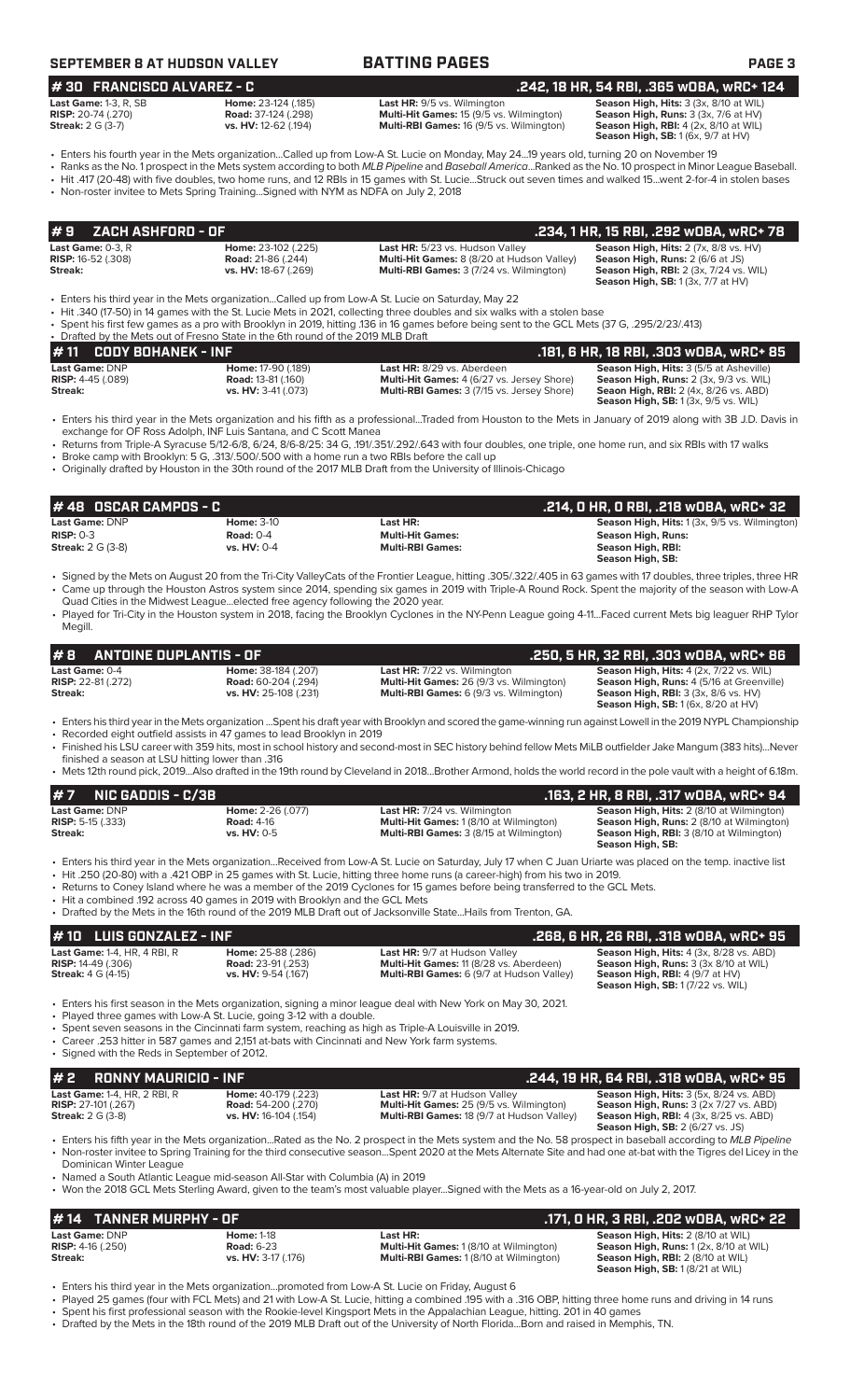## **SEPTEMBER 8 AT HUDSON VALLEY BATTING PAGES PAGE 4**

| <b>BATTING PAGES</b> |  |  |  |  |  |
|----------------------|--|--|--|--|--|
|                      |  |  |  |  |  |

### **# 22 JAYLEN PALMER - INF/OF .222, 3 HR, 13 RBI, .346 wOBA, wRC+ 112 Last Game:** 0-4, R **Home:** 11-48 (.229) **Last HR:** 8/31 vs. Wilmington **Season High, Hits:** 3 (8/13 at WIL) **RISP:** 6-25 (.240) **Road:** 11-47 (.234) **Multi-Hit Games:** 4 (9/3 vs. Wilmington) **Season High, Runs:** 2 (5x, 9/5 vs. WIL) **Streak: vs. HV:** 5-37 (.135) **Multi-RBI Games:** 5 (9/3 vs. Wilmington) **Season High, RBI:** 3 (2x 8/31 vs. WIL)

**Season High, RBI:** 3 (2x 8/31 vs. WIL)<br>**Season High, SB:** 1 (4x, 8/18 at HV)

• Enters his fourth year in the Mets organization...No. 11 prospect in the Mets system, according to *MLB Pipeline*...Promoted to High-A Brooklyn on 8/3. • Stole 23 bases for Low-A St. Lucie (departs the league as the third-highest total in Low-A Southeast).

• Hit .276/.378/.386 across 66 games with St. Lucie in 2021, collecting 13 doubles, four triples, and two home runs with 24 RBIs.

• Lowered his strikeout rate from 40% in 2019 with Kingsport to 28% with St. Lucie.

• Drafted in the 22nd round of the 2018 MLB Draft out of Holy Cross (NY) High School in Flushing...\$200K signing bonus

| $# 4$ JOSE PEROZA - INF                                                                        |                                                                                |                                                                                                                        | .259. 2 HR. 8 RBI. .338 WOBA. WRC+ 108                                                                                                                                        |
|------------------------------------------------------------------------------------------------|--------------------------------------------------------------------------------|------------------------------------------------------------------------------------------------------------------------|-------------------------------------------------------------------------------------------------------------------------------------------------------------------------------|
| <b>Last Game: 1-3, 2B, BB, R, SB</b><br><b>RISP:</b> 5-20 $(.250)$<br><b>Streak:</b> 2 G (3-7) | <b>Home: 11-35 (.314)</b><br><b>Road: 11-44 (.250)</b><br>vs. HV: 12-39 (.308) | Last HR: 8/24 vs. Aberdeen<br><b>Multi-Hit Games:</b> 6 (9/3 vs. Wilmington)<br>Multi-RBI Games: 3 (8/24 vs. Aberdeen) | <b>Season High, Hits: 2 (6x, 8/27 vs. ABD)</b><br>Season High, Runs: 2 (8/18 at HV)<br><b>Season High, RBI:</b> 3 (2x, 8/24 vs. ABD)<br><b>Season High, SB: 1 (9/7 at HV)</b> |
|                                                                                                |                                                                                | - Enters his sixth year in the Mets organizationpromoted to Brooklyn on 8/3 from Low-A St. Lucie.                      |                                                                                                                                                                               |

• Hit .274 with seven home runs and 47 RBIs across 64 games with Low-A St. Lucie this season.

• Part of Brooklyn's 2019 New York-Penn League Championship Team.

- 2021 marks his first full-season assignment after short season assignments with GCL Mets and the NYPL.
- Signed as non-drafted international free agent signing on July 2, 2016 from Venezuela.

# **# 19 LUKE RITTER - INF .237, 11 HR, 37 RBI, .325 wOBA, wRC+ 99**

**Streak:** vs. HV: 10-55 (.182) **Multi-RBI Games:** 9 (8/19 at Hudson Valley)

**Last Game:** 0-4 **Home:** 18-94 (.191) **Last HR:** 7/6 at Hudson Valley **Season High, Hits:** 3 (2x, 9/5 at Wil) **RISP:** 13-63 (.206) **Road:** 34-122 (.279) **Multi-Hit Games:** 13 (8/27 vs. Aberdeen) **Season High, Runs:** 2 (3x, 7/6 at HV) **Season High, SB:** 1 (5/12 at Greenville)

• Enters his third year in the Mets organization...Won a New York-Penn League title with Brooklyn in 2019

• Missed 32 games with a broken bone in his left hand...Went on the IL after July 7 when he suffered the injury mid-game at Hudson Valley

• Led Brooklyn in 2019 in games played (68), runs (39), doubles (15), and walks (33)

• Mets 7th-round pick in 2019 from Wichita State...Also drafted by the Minnesota Twins in the 37th round of the 2018 MLB Draft

• Played linebacker at Rockhurst High School and set the school record with 184 tackles.

| # 45 JOE SUOZZI - OF         |                    |                                                  | .182. 1 HR. 6 RBI. .295 wOBA. wRC+ 80                  |
|------------------------------|--------------------|--------------------------------------------------|--------------------------------------------------------|
| Last Game: 0-2. BB           | <b>Home:</b> 5-32  | <b>Last HR: 7/16 vs. Jersey Shore</b>            | <b>Season High, Hits: 2 (7/28 at JS)</b>               |
| <b>RISP:</b> $4-19$ $(.211)$ | <b>Road: 3-12</b>  | <b>Multi-Hit Games: 1 (7/28 at Jersey Shore)</b> | <b>Season High, Runs: 2 (7/27 at JS)</b>               |
| Streak:                      | vs. HV: 1-4 (.250) | <b>Multi-RBI Games:</b> 2 (8/5 vs. Jersey Shore) | <b>Season High, RBI:</b> $2$ ( $2x$ , $8/5$ vs. $HV$ ) |
|                              |                    |                                                  | Season High, SB:                                       |

• Enters his third year in the Mets organization...received from Low-A St. Lucie on July 13

• Hit .292 with a .372 on-base percentage in 30 games with the Mets...posted a wRC+112, hitting four doubles and two home runs

Signed by the Mets on June 15, 2020 out of Boston College

• Attended Chaminade High School in Mineola, NY

• His father, Tom Suozzi, is the former Nassau County Executive and current U.S. House of Representatives member of NY's 3rd district (Nassau, Suffolk, Queens)

| Hardest Hit Balls - 2021 (not all games listed- from available Trackman data) |                   |                         |                  |                   |  |      |                          |                         |           |                        |
|-------------------------------------------------------------------------------|-------------------|-------------------------|------------------|-------------------|--|------|--------------------------|-------------------------|-----------|------------------------|
| Date                                                                          | Player            | <b>Opponent</b>         | <b>Exit Velo</b> | Result            |  | 6/1  | Ronny Mauricio           | at Jersey Shore         | 109.6     | <b>Triple</b>          |
| 8/12                                                                          | Francisco Alvarez | at Wilmington           | 112.8            | Home Run          |  | Date | Plaver                   | <b>Opponent</b>         | Exit Velo | Result                 |
| 6/12                                                                          | Francisco Alvarez | vs. Hudson Valley 112.5 |                  | Double            |  | 6/22 | Brett Baty               | vs. Jersey Shore        | 109.2     | <b>Double</b>          |
| 9/5                                                                           | Ronny Mauricio    | vs. Wilminaton          | 112.2            | Single            |  | 6/15 | <b>Francisco Alvarez</b> | at Wilmington           | 109.2     | Single                 |
| 6/11                                                                          | Brett Baty        | vs. Hudson Valley 111.2 |                  | Ground Out        |  | 6/1  | Francisco Alvarez        | at Jersev Shore         | 109.0     | Home Run               |
| 6/29                                                                          | Ronny Mauricio    | at Aberdeen             | 110.4            | Single            |  | 8/29 | Ronny Mauricio           | vs. Aberdeen            | 109.0     | Ground Ball Out        |
| 8/21                                                                          | Francisco Alvarez | at Hudson Vallev        | 110.3            | <b>Ground Out</b> |  | 5/25 | <b>Francisco Alvarez</b> | vs. Aberdeen            | 109       | Sinale                 |
| 8/12                                                                          | Ronny Mauricio    | at Wilmington           | 109.9            | Line Out          |  | 8/6  | Ronny Mauricio           | vs. Hudson Valley 108.7 |           | <b>Home Rune</b>       |
| 7/3                                                                           | Luis Gonzalez     | at Aberdeen             | 109.9            | <b>Ground Out</b> |  | 6/5  | <b>Francisco Alvarez</b> | at Jersey Shore         | 108.7     | <b>Ground Ball Out</b> |
| 6/1                                                                           | Adrian Hernandez  | at Jersev Shore         | 109.8            | <b>Home Run</b>   |  | 6/2  | <b>Francisco Alvarez</b> | at Jersev Shore         | 108.7     | Single                 |
| 6/6                                                                           | Francisco Alvarez | at Jersev Shore         | 109.7            | Single            |  | 7/13 | Brett Baty               | at Hudson Valley        | 108.7     | Single                 |
| B/2B                                                                          | Ronny Mauricio    | vs. Aberdeen            | 109.6            | Line Out          |  | 7/22 | Ronny Mauricio           | vs. Wilmington          | 108.1     | Home Run               |
|                                                                               |                   |                         |                  |                   |  |      |                          |                         |           |                        |

# **Recent Home Run Chart**

| Date | Player                   | Exit Velo<br><b>Opponent</b> | Launch Angle | <b>Distance</b> | 8/19 | Jose Peroza              | at Hudson Vallev          |      |           |
|------|--------------------------|------------------------------|--------------|-----------------|------|--------------------------|---------------------------|------|-----------|
| B/B  | Francisco Alvarez        | vs. Hudson Valley            |              |                 |      | Ronny Mauricio           | at Hudson Valley          |      |           |
|      | Jeremy Vasquez           | vs. Hudson Valley93.6 mph    | 33.6         | 341 ft.         | 8/21 | Jose Peroza              | at Hudson Valley102.7 mph | 29.9 | 394 ft.   |
| 8/9  | Jeremy Vasquez           | vs. Hudson Valley101.1 mph   | 29.2         | 405 ft.         | 8/24 | Ronny Mauricio           | vs. Aberdeen<br>93.8 mph  | 35.9 | 343 ft.   |
| 8/10 | <b>Francisco Alvarez</b> | at Wilmington 112.8 mph      | 27.2         | 416 ft.         |      | Jose Peroza              | 104.1 mph<br>vs. Aberdeen | 45.8 | 344 ft.   |
|      | Nic Gaddis               | at Wilmington 97.5 mph       | 27.8         | 388 ft.         | 8/25 | Javlen Palmer            | vs. Aberdeen              |      |           |
|      | Luis Gonzalez            | at Wilmington 102.6 mph      | 31.1         | 442 ft.         | 8/26 | Cody Bohanek             | vs. Aberdeen<br>$101$ mph | 27   | 335 ft.   |
| 8/12 | <b>Francisco Alvarez</b> | at Wilmington 101.5 mph      | 26.9         | 398 ft.         | 8/28 | Luis Gonzalez            | 95 mph<br>vs. Aberdeen    | 35   | 349 ft.   |
| 8/15 | <b>Francisco Alvarez</b> | at Wilmington                |              |                 | 8/29 | Cody Bohanek             | vs. Aberdeen<br>$101$ mph | 32   | 396 ft.   |
| 8/18 | <b>Francisco Alvarez</b> | at Hudson Valley             |              |                 | 9/3  | <b>Francisco Alvarez</b> | vs. Wilmington 105 mph    | 32   | 428 ft.   |
|      | Jose Peroza              | at Hudson Vallev             |              |                 | 9/5  | <b>Francisco Alvarez</b> | vs. Wilminaton 101.3 mph  | 33   | $414$ ft. |
|      | Jeremy Vasquez           | at Hudson Vallev             |              |                 |      | Ronny Mauricio           | vs. Wilmington 101.3 mph  | 28   | 404 ft.   |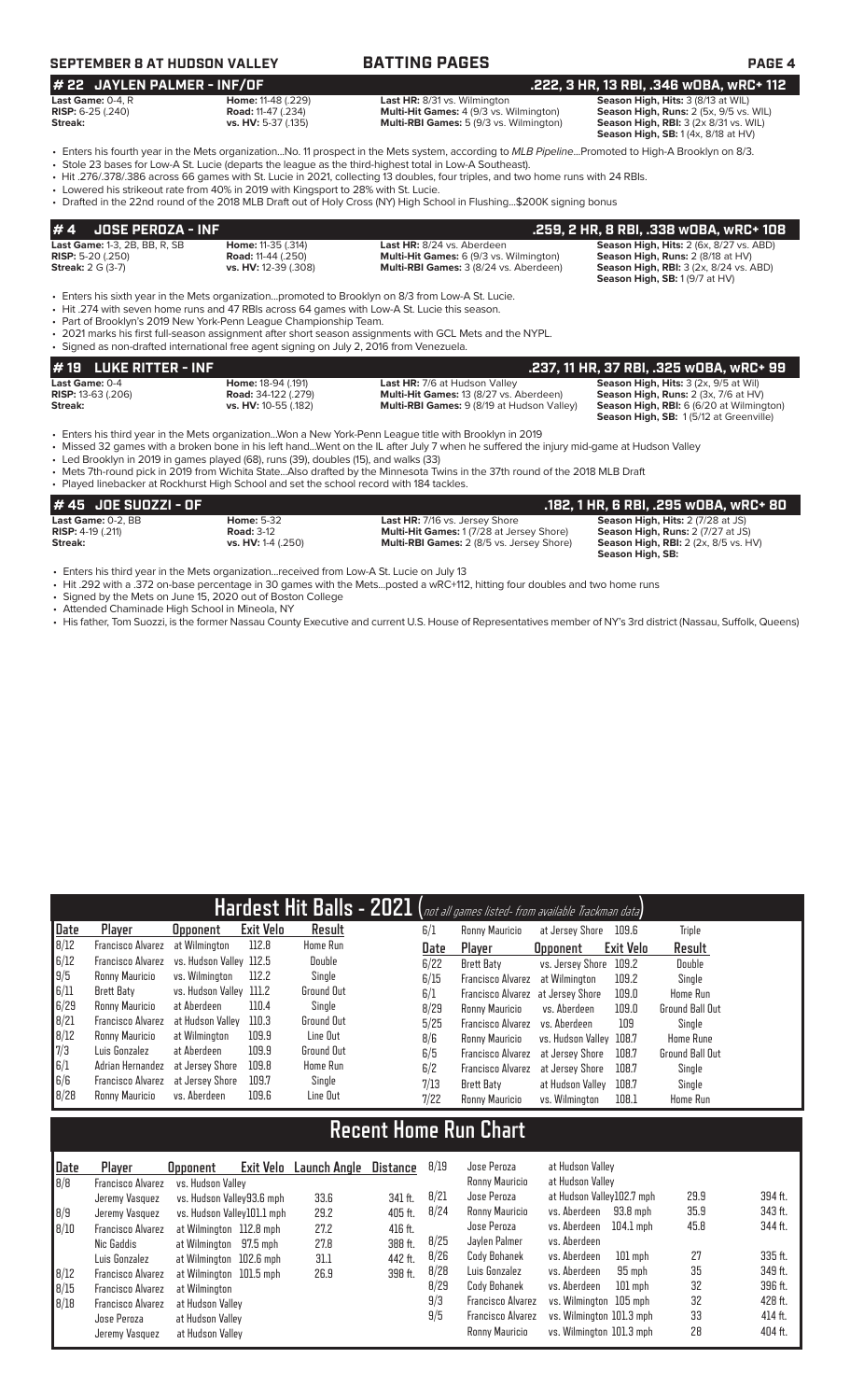## **SEPTEMBER 7 AT HUDSON VALLEY BULLPEN PAGE PAGE 5**

| #18                        | <b>NOLAN CLENNEY - RHP</b>                                                                     | 43 K%, O BB%, O.OO ERA, 1 G          |          |             |                              | <b>LAST FIVE APPEARANCES</b> |                       |                |                             |                         |                            |                                  |                      |
|----------------------------|------------------------------------------------------------------------------------------------|--------------------------------------|----------|-------------|------------------------------|------------------------------|-----------------------|----------------|-----------------------------|-------------------------|----------------------------|----------------------------------|----------------------|
| Last App: 9/7 at HV        | <b>Last Loss:</b>                                                                              | SV/OP (Last):                        | Holds:   |             |                              |                              | <b>NOLAN CLENNEY</b>  |                |                             |                         |                            |                                  |                      |
| Leadoff: 0-2               | <b>Inherited Runners/Stranded:</b>                                                             |                                      |          | DATE        | OPP                          | <b>DEC</b>                   | IP                    | H.             | R                           | ER                      | <b>BB</b>                  | Κ                                | HI                   |
|                            | Enters his first year in the Mets organizationReceived from Low-A St. Lucie on September 7     |                                      |          | 9/7         | @ HV                         |                              | 2.0                   | $\mathbf{1}$   | 0                           | $\Omega$                | $\Omega$                   | 3                                | $\Omega$             |
|                            | · Signed to a minor league deal on June 28, 2021Made 13 relief apps for Low-A St. Lucie        |                                      |          | 9/1         | @ JUP*                       |                              | 1.2                   | $\overline{2}$ | $\circ$                     | $\circ$                 | $\circ$                    | $\overline{2}$                   | $\Omega$             |
|                            | • Pitched with Gary in 2021 and with Utica in 2019 and 2020 in independent baseball            |                                      |          | 8/28        | DBT <sup>*</sup>             |                              | 2.0                   | $\mathbf{1}$   | 1                           | $\mathbf{1}$            | 1                          | 3                                | $\Omega$             |
|                            | . 25 year old hails from Northville, MichiganAttended NC State                                 |                                      |          | 8/25        | $DBT^*$                      |                              | 1.0                   | $\overline{2}$ | $\Omega$                    | $\Omega$                | $\Omega$                   | $\overline{2}$                   | $\Omega$             |
|                            |                                                                                                |                                      |          | 8/21        | @ TAM*                       |                              | 2.1                   | 3              | 4                           | $\overline{4}$          | $\Omega$                   | 4                                | $\overline{2}$       |
| #13                        | DYLAN HALL - RHP                                                                               | 0 K%, 0 BB%, 0.00 ERA, 0 G           |          |             |                              |                              | <b>DYLAN HALL</b>     |                |                             |                         |                            |                                  |                      |
| Last App:                  | <b>Last Loss:</b>                                                                              | SV/OP (Last):                        | Holds:   | DATE        | OPP                          | <b>DEC</b>                   | IP                    | Н              | R                           | <b>ER</b>               | <b>BB</b>                  | К                                | H                    |
| Leadoff:                   | <b>Inherited Runners/Stranded:</b>                                                             |                                      |          | 9/4         | $@$ JUP*                     |                              | 2.0                   | $\mathbf{1}$   | $\circ$                     | $\circ$                 | $\mathbf{1}$               | 2                                | 0                    |
|                            | Enters his first year in the Mets organizationreceived from Low-A St. Lucie on September 7 •   |                                      |          |             | 8/31@ FCL AST**              |                              | 2.0                   | $\overline{2}$ | $\circ$                     | $\circ$                 | $\overline{2}$             | 3                                | $\circ$              |
|                            | Has pitched with Double-A Binghamton, Low-A St. Lucie, and FCL Mets(16IP, 19 K, 12 BB, 11 ER)  |                                      |          |             | 8/24@ FCL NATS**             |                              | 0.2                   | $\circ$        | $\mathbf 0$                 | $\circ$                 | $\overline{2}$             | $\mathbf{1}$                     | $\circ$              |
|                            | . Pitched for Virginia Tech and Central OklahomaSigned MiLB FA deal with Mets June 15, 2020.   |                                      |          |             | 5/20 @ ERI***                | L                            | 3.1                   | 7              | 5                           | 5                       | $\overline{2}$             | 2<br>6                           |                      |
|                            | • From Stafford, Virginiathrew a perfect game for Mountain View High School                    |                                      |          | 5/14        | ALT***                       |                              | 4.0                   | $\overline{7}$ | $\overline{7}$              | 6                       | $\overline{2}$             |                                  |                      |
|                            |                                                                                                |                                      |          |             |                              |                              | <b>LUIS MONTAS</b>    |                |                             |                         |                            |                                  |                      |
| #                          | <b>LUIS MONTAS - RHP</b>                                                                       | 15.4 K%, O.O BB%, 27.00 ERA, 2 G     |          | DATE        | OPP                          | <b>DEC</b>                   | IP                    | Н              | R                           | ER                      | <b>BB</b>                  | Κ                                | HI                   |
| Last App: 9/7 at HV        | Last Loss: 9/7 at HV                                                                           | SV/OP (Last): 0/1 (9/7 at HV)        | Holds:   | 8/17        | @ TAM*                       | <b>SV</b>                    | 2.0                   | $\mathbf{1}$   | $\Omega$                    | $\Omega$                | $\mathbf{1}$               | 3                                | $\Omega$             |
| Leadoff: 0-2               | <b>Inherited Runners/Stranded:</b>                                                             |                                      |          | 8/8         | PMB <sup>*</sup>             | <b>SV</b>                    | 1.0                   | $\mathbf{1}$   | $\circ$                     | $\circ$                 | $\mathbf 0$                | $\mathbf{1}$                     | $\mathbf 0$          |
|                            | · Enters his third year in the Mets organizationpromoted from Low-A St. Lucie on 8/31          |                                      |          | 7/31        | $@$ DBT*                     |                              | 1.0                   | $\mathbf 0$    | 0                           | $\circ$                 | $\circ$                    | 3                                | $\mathbf 0$          |
|                            | • Had a 24% K rate, 5.9% walk rate, .282 BABIP, and 3.73 FIP in 19 games with Low-A St. Lucie  |                                      |          | 9/2         | WIL                          |                              | 1.0                   | 3              | $\overline{2}$              | 2                       | $\Omega$                   | $\mathbf{1}$                     | $\Omega$             |
|                            | • Went 7/9 in save opportunities this season with Mets                                         |                                      |          | 9/7         | @ HV                         | BS, L                        | 1.0                   | 5              | 4                           | 4                       | $\Omega$                   | 1                                | $\circ$              |
|                            | . 20 years old out of San Cristobal, Dominican Republic on July 2, 2019                        |                                      |          |             |                              |                              | <b>COLBY MORRIS</b>   |                |                             |                         |                            |                                  |                      |
|                            |                                                                                                |                                      |          | DATE        | OPP                          | <b>DEC</b>                   | IP                    | H              | R                           | ER                      | <b>BB</b>                  | K                                | HI                   |
| #38                        | <b>COLBY MORRIS - RHP</b>                                                                      | 26.1 K%, 9.5 BB%, 3.51 ERA, 23 G     |          | 8/17        | @ WIL                        | L                            | 1.2                   | $\circ$        | $\mathbf{1}$                | $\circ$                 | $\circ$                    | $\mathbf{1}$                     | 0                    |
| Last App: 9/3 vs. WIL      | Last Loss: 8/17 at Hudson Valley                                                               | SV/OP (Last):                        | Holds:   | 8/21        | @ HV                         |                              | 2.2                   | $\Omega$       | $\Omega$                    | $\Omega$                | $\overline{2}$             | $\overline{4}$<br>$\overline{4}$ | $\Omega$<br>$\Omega$ |
|                            | Leadoff: 8-30, 3B, 3 BB, 4 HBP Inherited Runners/Stranded: 11/6                                |                                      |          |             | 8/25 vs. ABD<br>8/29 vs. ABD |                              | 2.0<br>1.2            | $\circ$<br>3   | $\mathbf 0$<br>$\mathbf{1}$ | $\circ$<br>$\mathbf{1}$ | $\circ$<br>1               | $\mathbf{1}$                     | $\Omega$             |
|                            | Enters his first season in the Mets organizationcalled up from Low-A St. Lucie on May 20       |                                      |          | 9/3         | vs. WIL                      |                              | 2.0                   | $\Omega$       | $\Omega$                    | $\Omega$                | $\Omega$                   | 1                                | $\Omega$             |
|                            | • Made four scoreless appearances in relief for the St. Lucie Mets to being 2021               |                                      |          |             |                              |                              | <b>MICHEL OTANEZ</b>  |                |                             |                         |                            |                                  |                      |
|                            | . Minor League free agent signing pitched at Middlebury in Vermont                             |                                      |          | DATE        | OPP                          | <b>DEC</b>                   | IP                    | H              | R                           | <b>ER</b>               | <b>BB</b>                  | K                                | HI                   |
|                            |                                                                                                |                                      |          | 8/17        | @ HV                         |                              | 1.0                   | $\circ$        | $\mathbf 0$                 | $\circ$                 | $\mathbf{1}$               | $\mathbf{1}$                     | $\circ$              |
| # 26                       | <b>MICHEL OTANEZ - RHP</b>                                                                     | 31.0 K%, 22.6 BB%, 4.54 ERA, 31 G    |          | 8/20        | @ HV                         |                              | 1.0                   | $\circ$        | $\mathbf 0$                 | $\circ$                 | $\mathbf{1}$               | 2                                | 0                    |
| Last App: 9/4 vs. WIL      | Last Loss:                                                                                     | <b>SV/OP (Last): 0/2 (BS vs. JS)</b> | Holds: 3 |             | 8/26 vs. ABD                 |                              | 1.0                   | $\mathbf{1}$   | $\circ$                     | $\circ$                 | $\Omega$                   | $\overline{4}$                   | $\Omega$             |
| Leadoff: 6-28              | <b>Inherited Runners/Stranded: 15/5</b>                                                        |                                      |          |             | 8/29 vs. ABD                 |                              | 1.0                   | 1              | 1                           | $\mathbf{1}$            | $\overline{2}$             | $\overline{2}$                   | 0                    |
|                            | • Enters his sixth year in the Mets orgNo. 26 prospect in the system according to MLB Pipeline |                                      |          | 9/4         | vs. WIL                      |                              | 2.0                   | $\Omega$       | $\Omega$                    | $\Omega$                | $\Omega$                   | $\overline{2}$                   | O                    |
|                            | • Returns to Brooklyn for the second assignment in a row                                       |                                      |          |             |                              |                              | <b>HUNTER PARSONS</b> |                |                             |                         |                            |                                  |                      |
|                            | • Pitched with the Cyclones and won an NYPL title in 2019 and also spent time with Kingsport   |                                      |          | DATE        | <b>OPP</b>                   | <b>DEC</b>                   | IP                    | н              | R                           | ER                      | <b>BB</b>                  | K                                | HI                   |
|                            | • Missed 2017 due to injuryStruck out 21 batters in 21.1 innings with the DSL Mets1 in 2016.   |                                      |          | 8/18        | @ HV                         | W                            | 2.0                   | $\overline{2}$ | $\mathbf{1}$                | $\mathbf{1}$            | $\Omega$                   | 3                                | $\overline{1}$       |
|                            |                                                                                                |                                      |          | 8/21        | @ HV                         |                              | 2.0                   | $\circ$        | $\circ$                     | $\circ$                 | 1                          | $\overline{2}$                   | 0                    |
| #44                        | <b>HUNTER PARSONS - RHP</b>                                                                    | 28.4 K%, 13.2 BB%, 4.20 ERA, 21 G    |          | 8/26        | vs. ABD                      |                              | 1.0                   | 3              | 3                           | $\Omega$                | $\mathbf{1}$               | $\Omega$                         | $\Omega$             |
| Last App: 9/4 vs. WIL      | <b>Last Loss:</b>                                                                              | SV/OP (Last):                        | Holds: 1 | 8/29<br>9/4 | vs. ABD                      |                              | 2.0<br>2.2            | $\mathbf{1}$   | $\circ$<br>0                | $\circ$<br>$\circ$      | $\overline{2}$<br>$\Omega$ | $\overline{4}$<br>$\overline{4}$ | $\Omega$<br>$\circ$  |
| <b>Leadoff: 7-27. 3 BB</b> | <b>Inherited Runners/Stranded: 13/9</b>                                                        |                                      |          |             | vs. WIL                      |                              | <b>REYSON SANTOS</b>  | 0              |                             |                         |                            |                                  |                      |
|                            | • Enters his third year in the Mets orgCalled up from Low-A St. Lucie on May 20                |                                      |          | DATE        | OPP                          | <b>DEC</b>                   | IP                    | н              | R                           | ER                      | <b>BB</b>                  | K                                | HI                   |
|                            | • Made four relief appearances with the Mets (A-), striking out 18 in 10 innings (45% K rate). |                                      |          | 8/31        | $@$ JUP*                     |                              | 1.1                   | $\Omega$       | $\Omega$                    | $\Omega$                | $\Omega$                   | $\mathbf{1}$                     | $\Omega$             |
|                            | • Pitched with the Cyclones and won an NYPL title in 2019                                      |                                      |          | 8/28        | DBT <sup>*</sup>             |                              | 2.0                   | $\Omega$       | $\circ$                     | $\circ$                 | 1                          | 3                                | $\Omega$             |
|                            |                                                                                                |                                      |          | 8/25        | DBT <sup>*</sup>             |                              | 1.0                   | 3              | 3                           | 3                       | $\mathbf{1}$               | $\overline{2}$                   | $\mathbf{1}$         |
|                            |                                                                                                |                                      |          |             |                              |                              |                       |                |                             |                         |                            |                                  |                      |

| #45       | <b>REYSON SANTOS - RHP</b>                                                                    |               | O K%. O BB%. 0.00 ERA. O G |  |  |  |  |
|-----------|-----------------------------------------------------------------------------------------------|---------------|----------------------------|--|--|--|--|
| Last App: | <b>Last Loss:</b>                                                                             | SV/OP (Last): | Holds: $0$                 |  |  |  |  |
| Leadoff:  | <b>Inherited Runners/Stranded: 13/9</b>                                                       |               |                            |  |  |  |  |
|           | • Enters his fourth year in the Mets organizationreceived from Low-A St. Lucie on September 7 |               |                            |  |  |  |  |

• Made 27 appearances with the Mets...struck out 44 and walked 22 in 35.1 IP

• Part of Brooklyn's NYPL Title in 2019, earning the save in game one of the championship series • 22 year old hails from Bani in the Domiinican Republic

| l # 50 l                       | EVY RUIBAL - RHP |                                                         |               | 22.0 K%, 19.5 BB% 5.94 ERA, 15 G |
|--------------------------------|------------------|---------------------------------------------------------|---------------|----------------------------------|
| <b>Last App:</b> $9/3$ vs. WIL |                  | <b>Last Loss:</b> $8/19$ at $HV$                        | SV/OP (Last): | Holds: 2                         |
|                                |                  | Leadoff: 3-12, 2B, 2 BB Inherited Runners/Stranded: 9/7 |               |                                  |

- Signed to a minor league deal on June 27 from the Florence Y'alls (Frontier League) • Pitched in the Dodgers system from 2015-2018, reaching High-A Rancho Cucamonga
- Drafted by the Dodgers in the 16th round of the 2017 MLB Draft from Notre Dame

• From Milburn, New Jersey, attending Milburn High School

| <b>LAST FIVE APPEARANCES</b> |          |     |                      |                |   |    |          |                |               |  |
|------------------------------|----------|-----|----------------------|----------------|---|----|----------|----------------|---------------|--|
|                              |          |     | <b>NOLAN CLENNEY</b> |                |   |    |          |                |               |  |
| DATE                         | OPP      | DEC | IP                   | н              | R | ER | BB       | к              | <b>HR</b>     |  |
| 9/7                          | @ HV     |     | 2.0                  | 1              | 0 | ი  | O        | 3              | $\Omega$      |  |
| 9/1                          | $@$ JUP* |     | 1.2                  | $\overline{2}$ | O | O  | $\Omega$ | $\overline{2}$ | $\Omega$      |  |
| 8/28                         | DBT*     |     | 2.0                  | 1              | 1 | 1  | 1        | 3              | $\Omega$      |  |
| 8/25                         | DRT*     |     | 1.0                  | $\overline{2}$ | O | O  | O        | $\overline{2}$ | $\Omega$      |  |
| 8/21                         | @ TAM*   |     | 2.1                  | 3              | 4 | 4  | O        | 4              | $\mathcal{P}$ |  |
|                              |          |     |                      |                |   |    |          |                |               |  |

|      |                  |            | <b>DYLAN HALL</b> |   |   |    |    |    |    |
|------|------------------|------------|-------------------|---|---|----|----|----|----|
|      | DATE OPP         | <b>DEC</b> | IP                | н | R | ER | ВB | K  | ΗR |
| 9/4  | $@$ JUP*         |            | 20                |   | O | O  |    |    | O  |
|      | 8/31@ FCL AST**  |            | 20                | 2 | O | O  | 2  | 3  | O  |
|      | 8/24@ FCL NATS** |            | 02                | ი | O | O  | 2  |    | O  |
| 5/20 | $@$ ERI***       |            | 3.1               |   | 5 | 5  | 2  |    |    |
| 5/14 | $ALT***$         |            | 4 N               |   |   | 6  |    | ีค |    |

|      |                  |            | <b>LUIS MONTAS</b>   |          |   |    |           |                |    |
|------|------------------|------------|----------------------|----------|---|----|-----------|----------------|----|
| DATE | OPP              | DEC        | IP                   | н        | R | ER | <b>BB</b> | Κ              | ΗR |
| 8/17 | @ TAM*           | SV         | 2.0                  | 1        | 0 | O  | 1         | 3              | 0  |
| 8/8  | PMB <sup>*</sup> | SV         | 1.0                  | 1        | 0 | O  | O         | 1              | 0  |
| 7/31 | $@$ DBT*         |            | 1.0                  | 0        | 0 | 0  | 0         | 3              | 0  |
| 9/2  | WIL              |            | 1.0                  | 3        | 2 | 2  | 0         | 1              | 0  |
| 9/7  | @ HV             | BS, L      | 1.0                  | 5        | 4 | 4  | O         | 1              | 0  |
|      |                  |            | <b>COLBY MORRIS</b>  |          |   |    |           |                |    |
| DATE | OPP              | DEC        | IP                   | н        | R | ER | <b>BB</b> | Κ              | ΗR |
| 8/17 | @ WIL            | L          | 1.2                  | $\Omega$ | 1 | O  | O         | 1              | 0  |
| 8/21 | @ HV             |            | 2.2                  | 0        | 0 | O  | 2         | 4              | 0  |
| 8/25 | vs. ABD          |            | 2.0                  | 0        | 0 | O  | O         | 4              | 0  |
| 8/29 | vs. ABD          |            | 1.2                  | 3        | 1 | 1  | 1         | 1              | 0  |
| 9/3  | vs. WIL          |            | 2.0                  | $\Omega$ | ∩ | ∩  | $\Omega$  | 1              | 0  |
|      |                  |            | <b>MICHEL OTANEZ</b> |          |   |    |           |                |    |
| DATE | OPP              | <b>DEC</b> | IP                   | н        | R | ER | BB        | Κ              | ΗR |
| 8/17 | @ HV             |            | 1.0                  | O        | 0 | 0  | 1         | 1              | 0  |
| 8/20 | @ HV             |            | 1.0                  | O        | 0 | 0  | 1         | 2              | 0  |
| 8/26 | vs. ABD          |            | 1.0                  | 1        | 0 | 0  | 0         | 4              | 0  |
| 8/29 | vs. ABD          |            | 1.0                  | 1        | 1 | 1  | 2         | 2              | 0  |
| 9/4  | vs. WIL          |            | 2.0                  | $\Omega$ | O | 0  | 0         | $\overline{2}$ | 0  |
|      |                  |            |                      |          |   |    |           |                |    |

|             |                  |            | <b>HUNTER PARSONS</b> |                |   |    |                |   |          |
|-------------|------------------|------------|-----------------------|----------------|---|----|----------------|---|----------|
| <b>DATE</b> | OPP              | DEC        | IP                    | н              | R | ER | ВB             | Κ | HR       |
| 8/18        | @ HV             | W          | 2.0                   | $\overline{2}$ | 1 | 1  | 0              | 3 | 1        |
| 8/21        | @ HV             |            | 2.0                   | 0              | 0 | 0  | 1              | 2 | 0        |
| 8/26        | vs. ABD          |            | 1.0                   | 3              | 3 | O  | 1              | 0 | 0        |
| 8/29        | vs. ABD          |            | 2.0                   | 1              | 0 | 0  | $\overline{2}$ | 4 | 0        |
| 9/4         | vs. WIL          |            | 2.2                   | 0              | 0 | O  | O              | 4 | 0        |
|             |                  |            | <b>REYSON SANTOS</b>  |                |   |    |                |   |          |
| DATE        | OPP              | <b>DEC</b> | IP                    | Н              | R | ER | <b>BB</b>      | Κ | ΗR       |
| 8/31        | @ JUP*           |            | 1.1                   | 0              | 0 | 0  | 0              | 1 | 0        |
| 8/28        | DBT <sup>*</sup> |            | 2.0                   | 0              | 0 | 0  | 1              | 3 | 0        |
| 8/25        | DBT*             |            | 1.0                   | 3              | 3 | 3  | 1              | 2 | 1        |
| 8/19        | @ TAM*           | SV         | 2.0                   | 0              | 0 | 0  | 1              | 1 | $\Omega$ |
| 8/14        | @ DUN*           |            | 1.0                   | 1              | 0 | O  | 0              | 1 | 0        |
|             |                  |            | <b>EVY RUIBAL</b>     |                |   |    |                |   |          |
| DATE        | OPP              | <b>DEC</b> | IP                    | н              | R | ER | BB             | Κ | HR       |
| 8/15        | @ WIL            |            | 1.0                   | 1              | 0 | 0  | 0              | 1 | 0        |
| 8/19        | @ HV             | BS, L      | 1.1                   | 2              | 2 | 2  | 1              | 2 | 1        |
| 8/24        | vs. ABD          |            | 1.0                   | 0              | 0 | 0  | 2              | 1 | 0        |
| 8/28        | vs. ABD          | н          | 0.1                   | 1              | 0 | 0  | $\overline{2}$ | 0 | 0        |
| 9/3         | vs. WIL          |            | 1.0                   | 1              | 0 | 0  | O              | 1 | 0        |

\* = Low-A St. Lucie

\*\* = Florida Complex League Mets

\*\*\* = Double-A Binghamton

|                |               |    | <b>Number of Pitches Thrown</b> |     |           |    |      |
|----------------|---------------|----|---------------------------------|-----|-----------|----|------|
| <b>Pitcher</b> | Days Rest 9/7 |    | 9/8                             | 9/9 | 9/10 9/11 |    | 9/12 |
| Clenney        | Ω             | 24 |                                 |     |           |    |      |
| Hall           | 3             | -- | --                              | --  | --        |    |      |
| Montes         | O             | 24 |                                 |     |           |    |      |
| <b>Morris</b>  | 4             |    |                                 |     |           |    |      |
| Otanez         | 3             | -- |                                 |     |           |    |      |
| Parsons        | 3             | -- | --                              | --  | --        | -- |      |
| Santos         | 7             | -- | --                              | --  | --        | -- |      |
| Ruibal         |               |    |                                 |     |           |    |      |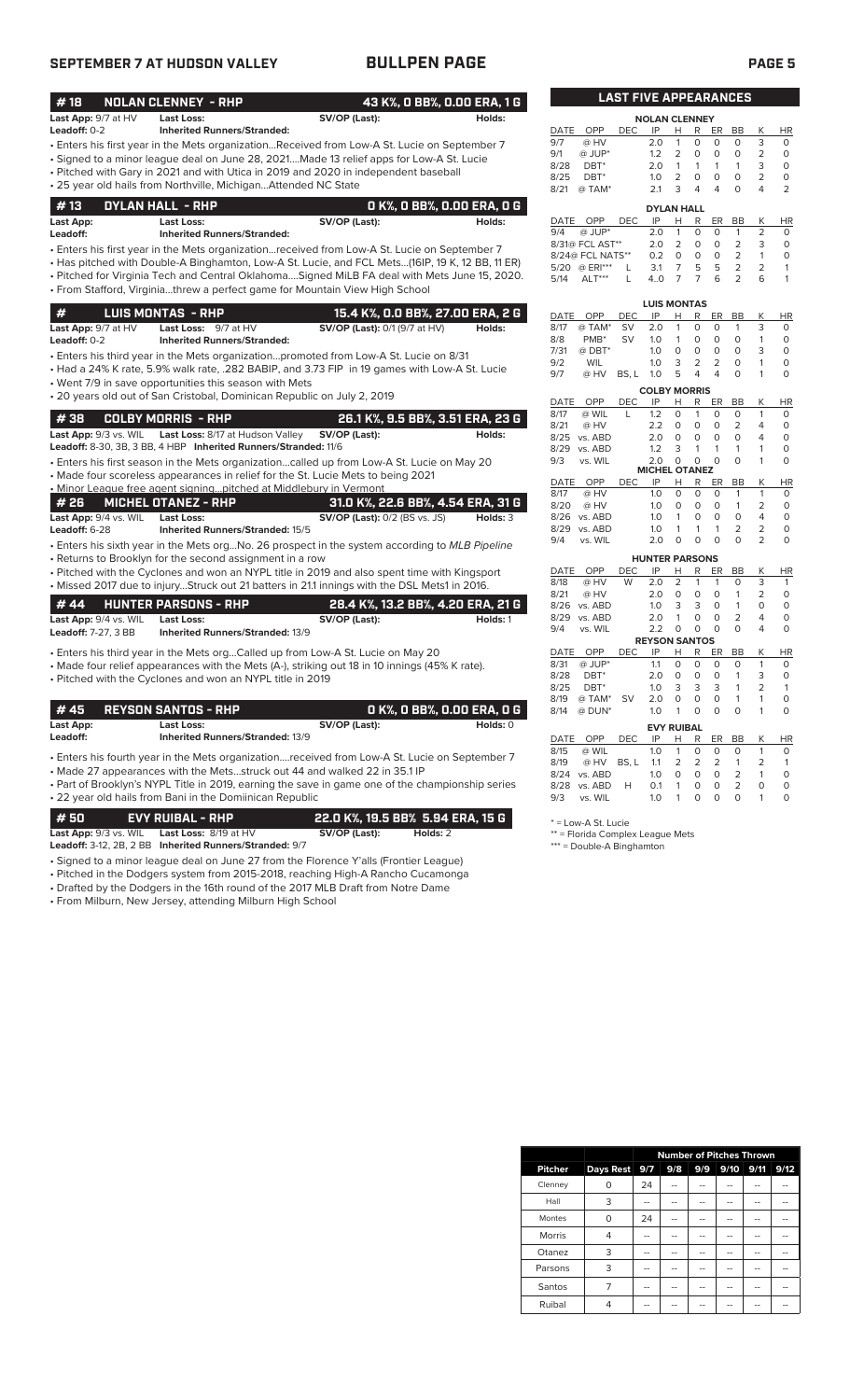| INDIVIDUAL PITCHING HIGHS                                                 |
|---------------------------------------------------------------------------|
|                                                                           |
|                                                                           |
| Most Home Runs Allowed, Game 4 (2x, Jose Butto, 6/6 at Jersey Shore)      |
| Most Strikeouts, Game, Starter 9 (2x, Connor Grey, 7/16 vs. Jersey Shore) |
|                                                                           |
|                                                                           |
|                                                                           |
|                                                                           |
|                                                                           |
|                                                                           |
|                                                                           |
|                                                                           |

| TEAM PITCHING HIGHS                                                        |  |
|----------------------------------------------------------------------------|--|
|                                                                            |  |
|                                                                            |  |
|                                                                            |  |
|                                                                            |  |
|                                                                            |  |
|                                                                            |  |
|                                                                            |  |
|                                                                            |  |
|                                                                            |  |
|                                                                            |  |
| Most Strikeouts, Extra Innings  10 (2x, 7/7 at Hudson Valley - 10 innings) |  |
|                                                                            |  |
| Most Walks Allowed, Extra Innings 6 (6/23 vs. Jersey Shore - 10 innings)   |  |
|                                                                            |  |
|                                                                            |  |
| Most Pitchers Used, Extra Innings 5 (5/23 vs. Hudson Valley - 12 innings)  |  |
|                                                                            |  |

|                                                                                    | <b>TEAM MISCELLANEOUS</b>                                   |
|------------------------------------------------------------------------------------|-------------------------------------------------------------|
|                                                                                    |                                                             |
| Longest Game, Time, Extra-Inning Game3:30 (6/23 vs. Jersey Shore - 10 innings)     |                                                             |
| Shortest Game, Time Nine-Inning Game.  2:20 (2x, 5/18 vs. HV & 8/14 at Wilmington) |                                                             |
|                                                                                    |                                                             |
|                                                                                    |                                                             |
|                                                                                    |                                                             |
|                                                                                    |                                                             |
|                                                                                    |                                                             |
|                                                                                    |                                                             |
|                                                                                    |                                                             |
|                                                                                    |                                                             |
|                                                                                    |                                                             |
|                                                                                    |                                                             |
| <b>OUTFIELD ASSISTS [12]</b>                                                       | $\mathcal{L}^{\text{max}}_{\text{max}}$<br>RECORD BREAKDOWN |

### **OUTFIELD ASSISTS (12) TOTAL** Leading After 6.........................................31-4

| <b>Duplantis</b><br>Ashford<br>Molina<br>Winaker<br><b>Bohanek</b> | 6<br>3 | 8/20 at HV<br>7/23 vs. WIL<br>5/21 vs. HV<br>5/6 at ASH<br>7/6 at HV |
|--------------------------------------------------------------------|--------|----------------------------------------------------------------------|
|                                                                    |        |                                                                      |
|                                                                    |        |                                                                      |

ı

|                           | UNIFORM RECORDS |  |  |  |  |  |  |  |  |
|---------------------------|-----------------|--|--|--|--|--|--|--|--|
| <b>Home White</b>         | $11 - 5$        |  |  |  |  |  |  |  |  |
| <b>Road Gray</b>          | $15-32$         |  |  |  |  |  |  |  |  |
| <b>Championship Gold</b>  | $10 - 14$       |  |  |  |  |  |  |  |  |
| <b>Coney Island</b>       | $1 - 4$         |  |  |  |  |  |  |  |  |
| Los Jefes                 | $1 - \Omega$    |  |  |  |  |  |  |  |  |
| <b>Black Mets Jerseys</b> | $2-1$           |  |  |  |  |  |  |  |  |

| Score 4 or More Runs 37-20    |  |
|-------------------------------|--|
|                               |  |
|                               |  |
| Do Not Allow a Home Run 23-21 |  |
| Hit More Home Runs  25-12     |  |
| Opponent Hits More HRs3-25    |  |
|                               |  |
|                               |  |
|                               |  |
|                               |  |
|                               |  |
|                               |  |
|                               |  |
|                               |  |
| Opponent Scores First 13-42   |  |
|                               |  |
|                               |  |
|                               |  |
|                               |  |
|                               |  |
| First Game of Series  10-9    |  |
| Rubber Game of Series 1-0     |  |
|                               |  |
|                               |  |
|                               |  |
|                               |  |
|                               |  |
|                               |  |
|                               |  |

### **MISC. WINS**

| Come from Behind Wins 16 (8/27 vs. ABD) |
|-----------------------------------------|
| Wins in Last At-Bat7 (8/27 vs. ABD)     |
| Walk-off Wins 4 (8/8 vs. WIL)           |

## **SEPTEMBER 7 AT HUDSON VALLEY HIGH/LOW & CHARTS PAGE 6**

| INDIVIDUAL BATTING HIGHS |                                                                             |  |  |  |  |  |  |  |
|--------------------------|-----------------------------------------------------------------------------|--|--|--|--|--|--|--|
|                          |                                                                             |  |  |  |  |  |  |  |
|                          |                                                                             |  |  |  |  |  |  |  |
|                          |                                                                             |  |  |  |  |  |  |  |
|                          |                                                                             |  |  |  |  |  |  |  |
|                          |                                                                             |  |  |  |  |  |  |  |
|                          |                                                                             |  |  |  |  |  |  |  |
|                          |                                                                             |  |  |  |  |  |  |  |
|                          | Home Runs, Consecutive Games Three games (2x, last: Luke Ritter, 6/18-6/21) |  |  |  |  |  |  |  |
|                          |                                                                             |  |  |  |  |  |  |  |
|                          |                                                                             |  |  |  |  |  |  |  |
|                          |                                                                             |  |  |  |  |  |  |  |
|                          |                                                                             |  |  |  |  |  |  |  |
|                          |                                                                             |  |  |  |  |  |  |  |
|                          |                                                                             |  |  |  |  |  |  |  |
|                          |                                                                             |  |  |  |  |  |  |  |
|                          | Most Extra-Base Hits, Game 3 (3x, Cody Bohanek, 6/15 at Wilmington)         |  |  |  |  |  |  |  |
|                          |                                                                             |  |  |  |  |  |  |  |
|                          | <b>TEAM BATTING HIGHS</b>                                                   |  |  |  |  |  |  |  |
|                          |                                                                             |  |  |  |  |  |  |  |
|                          |                                                                             |  |  |  |  |  |  |  |
|                          |                                                                             |  |  |  |  |  |  |  |
|                          |                                                                             |  |  |  |  |  |  |  |
|                          |                                                                             |  |  |  |  |  |  |  |
|                          |                                                                             |  |  |  |  |  |  |  |
|                          |                                                                             |  |  |  |  |  |  |  |
|                          |                                                                             |  |  |  |  |  |  |  |
|                          |                                                                             |  |  |  |  |  |  |  |
|                          |                                                                             |  |  |  |  |  |  |  |
|                          |                                                                             |  |  |  |  |  |  |  |
|                          |                                                                             |  |  |  |  |  |  |  |
|                          |                                                                             |  |  |  |  |  |  |  |
|                          |                                                                             |  |  |  |  |  |  |  |
|                          |                                                                             |  |  |  |  |  |  |  |
|                          |                                                                             |  |  |  |  |  |  |  |
|                          |                                                                             |  |  |  |  |  |  |  |
|                          |                                                                             |  |  |  |  |  |  |  |
|                          |                                                                             |  |  |  |  |  |  |  |
|                          | Most Double Plays Hit into, Game3 (5x, 7/7 at Hudson Valley - 10 innings)   |  |  |  |  |  |  |  |
|                          |                                                                             |  |  |  |  |  |  |  |

### **FIELDING**

Most Errors, Team, Game...............................................................................6 (5/7 at Asheville) Most Errors, Individual, Game....... 2 (7x, last: Ronny Mauricio, 7/30 at Jersey Shore G2) Most Double Plays Turned, Nine-Inning Game.............................3 (2x 8/27 vs. Aberdeen) Consecutive Errorless Games, Team.

### **STARTERS BY POSITION**

**C-** Alvarez (43), Mena (23), Uriarte (19), Senger (9), Gaddis (7), Campos (3)

**1B-** Genord (49), Vasquez (34), Ritter (10), Bohanek (9), Winaker (2), Martinez (1)

**2B-** Ritter (47), Gonzalez (36), Walters (12), Fermin (4), Peroza (2), Tiberi (1), Struble (1), McNeil (1), Bohanek (1)

**3B-** Baty (41), Bohanek (22), Peroza (21), Tiberi (7), Fermin (7), Gonzalez (3), Gaddis (1), Palmer (1)

**SS-** Mauricio (85), Gonzalez (7), Bohanek (6), Walters (4), Fermin (3)

**LF-** Duplantis (48), Ashford (13), Tiberi (12), Suozzi (10), Vasquez (7), Bohanek (5), Baty (3), Murphy (2), Palmer (2), Winaker (1), Kleszcz (1), Struble (1)

**CF-** Duplantis (47), Hernandez (23), Palmer (17), Mangum (8), Hernandez (8), Molina (6), Ota (2), Murphy (2), Ashford (1)

**RF-** Ashford (40), Struble (15), Molina (10), Kleszcz (6), Palmer (6), Bohanek (5), Murphy (7), Winaker (4), Hernandez (4), Martinez (3), Suozzi (3), Ota (1)

**DH-** Alvarez (31), Mauricio (11), Genord (8), Vasquez (8), Baty (7), Gaddis (6), Ritter (4), Ashford (3), Bohanek (3), Tiberi (3), Hernandez (3), Peroza (3), Senger (2), Mena (2), Walters (2), Fermin (2), Titus (2), Gonzalez (2), Mangum (1), Struble (1), Suozzi (1)

### **STARTERS BY BATTING ORDER**

**1st -** Duplantis (86), Bohanek (5), Palmer (4), Struble (3), Tiberi (2), Mangum (2), Ashford (1), McNeil (1)

**2nd -** Palmer (21), Bohanek (19), Fermin (15), Mauricio (11), Duplantis (8), Ashford (6), Gonzalez (6), Mangum (5), Winaker (4), Tiberi (3), Struble (3), Walters (2), Alvarez (2), Ritter (1)

**3rd -** Mauricio (86), Baty (15), Alvarez (2), Martinez (1)

**4th-** Alvarez (43), Baty (37), Ritter (9), Vasquez (9), Genord (2), Martinez (2), Peroza (2) **5th-** Vasquez (28), Alvarez (26), Ritter (18), Peroza (7), Bohanek (5), Genord (5), Senger (4), Ashford (4), Gonzalez (3), Ota (2), Fermin (1), Hernandez (1),

**6th-** Ritter (22), Genord (18), Ashford (14), Peroza (12), Gonzalez (12), Bohanek (7), Hernandez (3), Senger (3), Mena (2), Winaker (2), Kleszcz (2), Vasquez (1), Fermin (1), Ota (1), Suozzi (1) Tiberi (1), Uriarte (1)

**7th-** Genord (24), Ashford (16), Gonzalez (15), Ritter (9), Tiberi (5), Vasquez (4), Bohanek (4), Peroza (3), Ashford (3), Senger (3), Uriarte (3), Hernandez (2), Kleszcz (2), Walters (2), Mena (2), Murphy (2), Gaddis (2), Suozzi (1), Winaker (1), Campos (1)

**8th-** Tiberi (11), Ashford (11), Hernandez (10), Genord (9), Uriarte (8), Mena (8), Gaddis (8), Gonzalez (7), Vasquez (6), Walters (6), Murphy (5), Bohanek (3), Suozzi (3), Kleszcz (2), Ritter (1), Peroza (1), Senger (1), Molina (1), Struble (1), Titus (1), Campos (1)

**9th-** Molina (16), Hernandez (14), Mena (12), Bohanek (9), Suozzi (9), Struble (8), Walters (7), Uriarte (7), Gaddis (6), Gonzalez (4), Murphy (3), Mangum (2), Kleszcz (2), Campos (1), Tiberi  $(4)$ , Titus (1)

| 11, 110311               |                |                          |     |     |    |             |    |              |    |                  |                 |  |
|--------------------------|----------------|--------------------------|-----|-----|----|-------------|----|--------------|----|------------------|-----------------|--|
| <b>CATCHERS STEALING</b> |                | <b>MULTI-RUN INNINGS</b> |     |     |    |             |    |              |    |                  |                 |  |
| <b>Name</b>              | CS             |                          | ATT | PCT |    | <b>Runs</b> |    | <b>Times</b> |    |                  | Last            |  |
| Alvarez                  | 16             |                          | 60  | 27% |    |             |    |              |    |                  | 8th, 8/18 at HV |  |
| Gaddis                   | 0              |                          | 4   | 0%  |    | 6           |    | 3            |    | 4th, 8/10 at WIL |                 |  |
| Mena                     | 4              |                          | 33  | 12% |    | 5           |    | 9            |    | 6th, 9/3 vs. WIL |                 |  |
| Senger                   | $\overline{2}$ |                          | 10  | 20% |    | 4           |    | 11           |    | 2nd, 9/7 at HV   |                 |  |
| Uriarte                  | 11             |                          | 31  | 35% |    | 3           |    | 34           |    | 7th, 9/5 vs. WIL |                 |  |
| Team                     | 33             |                          | 143 | 23% |    | 2           |    | 57           |    | 8th, 9/7 at HV   |                 |  |
|                          | 1              | 2                        | з   | 4   | 5  | 6           |    | 8            | g  | 10+              | <b>TOTALS</b>   |  |
| <b>OPPONENTS</b>         | 62             | 67                       | 74  | 57  | 49 | 63          | 46 | 56           | 35 | 6                | 493             |  |

**BKLYN 51 43 47 57 45 60 55 71 24 6 447**

## **Name Umpire Date** Joe GenordDylan Bradley 7/9 at HV **EJECTIONS**

Ed Blankmeyer Joe Belangia 7/11 at HV Ed BlankmeyerRay Valero 8/20 at HV<br>Ronny MauricioRay Valero 8/20 at HV Ronny MauricioRay Valero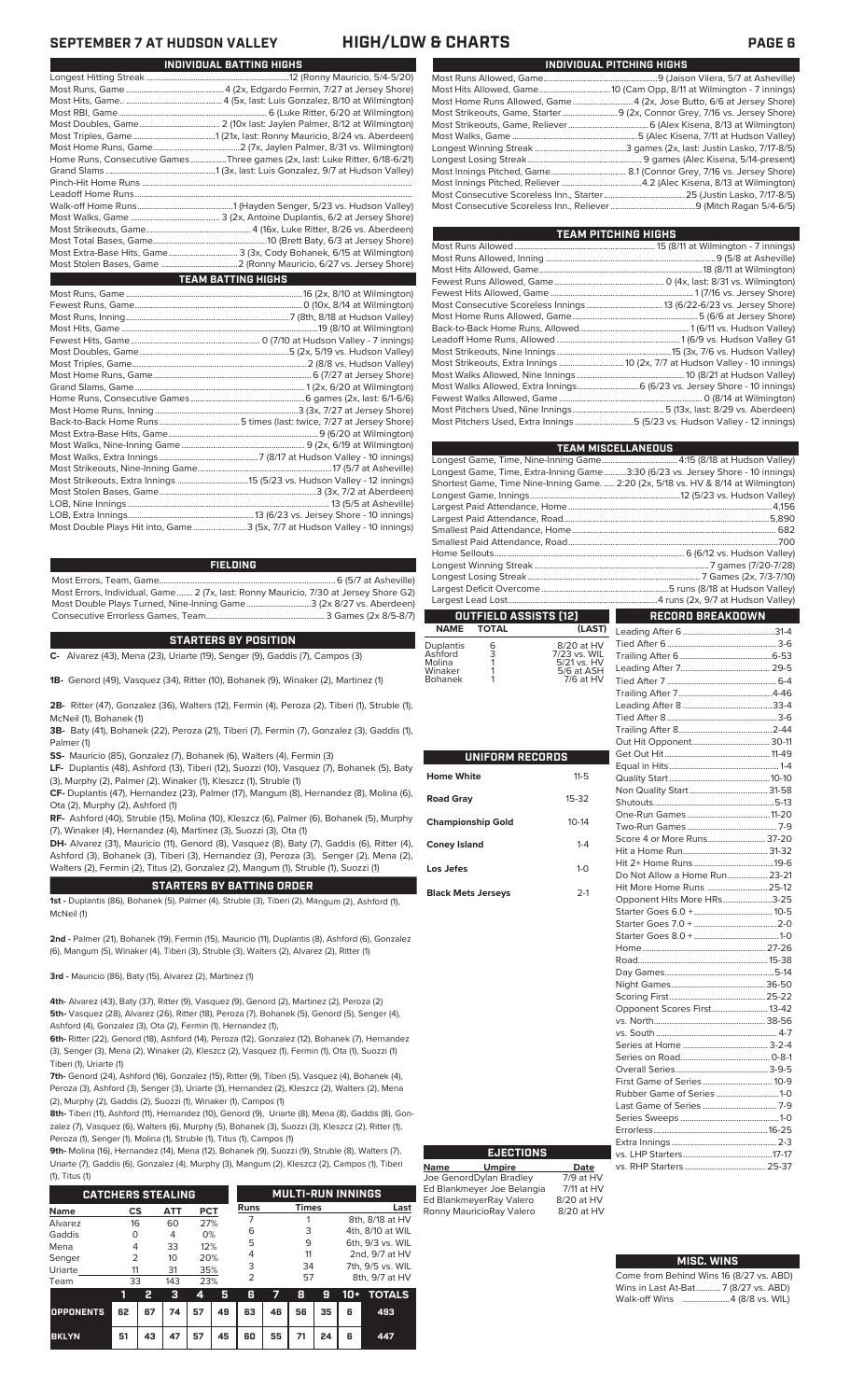## **SEPTEMBER 8 AT HUDSON VALLEY GAME BY GAME RESULTS PAGE 7**

| <b>GAME-BY-GAME RESULTS</b> |          |                                              |                |                    |                    |                  |                  |                                                                                                           |                                                    |                             |              |                   |
|-----------------------------|----------|----------------------------------------------|----------------|--------------------|--------------------|------------------|------------------|-----------------------------------------------------------------------------------------------------------|----------------------------------------------------|-----------------------------|--------------|-------------------|
| <b>DATE</b>                 | GM#      | OPPONENT                                     | W-L/TIME SCORE |                    | <b>RECORD</b>      | POSITION         | GA/GB            | <b>WINNING PITCHER</b>                                                                                    | <b>LOSING PITCHER</b>                              | <b>SAVE</b>                 | <b>TIME</b>  | <b>ATTENDANCE</b> |
| 5/4                         | 1        | at Asheville                                 | W              | $8 - 2$            | $1 - 0$            | T <sub>1st</sub> | $+1$             | Josh Walker (1-0)                                                                                         | Blair Henley (0-1)                                 |                             | 3:16         | 1,200             |
| 5/5                         | 2        | at Asheville                                 | L              | $6-1$              | $1 - 1$            | T2nd             | $-1$             | Chandler Casey (1-0)                                                                                      | Jose Butto (1-0)                                   |                             | 3:26         | 1,200             |
| 5/6                         | 3        | at Asheville                                 | L              | $11 - 4$           | $1 - 2$            | T3rd             | $-2$             | Matt Ruppenthal (1-0)                                                                                     | Oscar Rojas (0-1)                                  |                             | 3:10         | 1,200             |
| 5/7                         | 4        | at Asheville                                 | L              | $13 - 7$           | $1 - 3$            | T3rd             | -3               | R.J. Freure (1-0)                                                                                         | Jaison Vilera (0-1)                                |                             | 3:44         | 1,200             |
| 5/8                         | 5        | at Asheville                                 | W              | $16-12$            | $2 - 3$            | T3rd             | -3               | Alec Kisena (1-0)                                                                                         | Juan Pablo Lopez (1-0)                             |                             | 3:52         | 1,200             |
| 5/9                         |          | at Asheville                                 |                |                    |                    |                  |                  | Cancelled due to non-COVID-related illness                                                                |                                                    |                             |              |                   |
| 5/10                        |          | OFF DAY                                      |                |                    |                    |                  |                  |                                                                                                           |                                                    |                             |              |                   |
| 5/11                        | 6        | at Greenville<br>at Greenville               | W              | $6-1$              | $3-3$              | 2 <sub>nd</sub>  | $-2.5$           | Josh Walker (2-0)                                                                                         | Jay Groome (0-2)                                   |                             | 3:00         | 1,995             |
| 5/12<br>5/13                | 7<br>8   | at Greenville                                | W<br>L         | $3 - 2$<br>$8 - 2$ | $4 - 3$<br>$4 - 4$ | 2nd<br>2nd       | $-1.5$<br>$-2.5$ | Brian Metoyer (1-0)<br>Chris Murphy (1-1)                                                                 | Yusniel Padron-Artilles (0-2)<br>Oscar Rojas (0-2) | Mitch Ragan (1)             | 3:14<br>3:21 | 1,819<br>2,485    |
| 5/14                        | 9        | at Greenville                                | L              | $5-1$              | $4 - 5$            | 4th              | $-2.5$           | Brayan Bello (2-0)                                                                                        | Alec Kisena (1-1)                                  |                             | 2:54         | 2,732             |
| 5/15                        | 10       | at Greenville                                | L              | $8 - 4$            | $4-6$              | 4th              | $-3.5$           | Yorvin Pantoja (1-0)                                                                                      | Brian Metoyer (1-1)                                |                             | 2:52         | 2,883             |
| 5/16                        | 11       | at Greenville                                | L              | $10 - 9$           | $4 - 7$            | 4th              | $-3.5$           | Jake Wallace (1-0)                                                                                        | Eric Orze (0-1)                                    |                             | 3:09         | 2,818             |
| 5/17                        |          | OFF DAY                                      |                |                    |                    |                  |                  |                                                                                                           |                                                    |                             |              |                   |
| 5/18                        | 12       | <b>Hudson Valley</b>                         | L              | $4-3$              | $4 - 8$            | 5th              | $-4.5$           | Zach Greene (1-1)                                                                                         | <b>Andrew Edwards (0-1)</b>                        |                             | 2:29         | 1,315             |
| 5/19                        | 13       | <b>Hudson Valley</b>                         | W              | $14-0$             | $5-8$              | 5th              | $-3.5$           | Allan Winans (1-0)                                                                                        | Jhony Brito (0-1)                                  |                             | 3:01         | 810               |
| 5/20                        | 14       | <b>Hudson Valley</b>                         | L              | $6-1$              | $5-9$              | 5th              | $-3.5$           | Luis Medina (2-0)                                                                                         | Jaison Vilera (0-2)                                |                             | 2:42         | 682               |
| 5/21                        | 15       | <b>Hudson Valley</b>                         | W              | 4-1                | $6-9$              | 5th              | $-3.5$           | Josh Walker (3-0)                                                                                         | Josh Maciejewski (2-1)                             | Eric Orze (1)               | 2:33         | 998               |
| 5/22                        | 16       | <b>Hudson Valley</b>                         | L              | $5-3$              | $6-10$             | 5th              | $-4.5$           | Ken Waldichuk (1-0)                                                                                       | Cam Opp (0-1)                                      |                             | 3:14         | 1,624             |
| 5/23                        | 17       | <b>Hudson Valley</b>                         | W              | $6-5(12)$          | $7-10$             | 5th              | $-3.5$           | Josh Hejka (1-0)                                                                                          | Zach Greene (1-2)                                  |                             | 3:24         | 1,261             |
| 5/24                        |          | OFF DAY                                      |                |                    |                    |                  |                  |                                                                                                           |                                                    |                             |              |                   |
| 5/25                        | 18       | Aberdeen                                     | L              | $8-1$              | $7 - 11$           | 5th              | $-4.5$           | Drew Rom (2-0)                                                                                            | Oscar Rojas (0-3)                                  |                             | 2:52         | 861               |
| 5/26                        | 19       | Aberdeen                                     |                |                    |                    |                  |                  | 5/26 game postponed due to rain, makeup scheduled for doubleheader 5/27                                   |                                                    |                             |              |                   |
| 5/27                        | 19       | Aberdeen                                     | L              | $6-2(7)$           | $7-12$             | 5th              | $-5.5$           | Grayson Rodriguez (3-0)                                                                                   | Jaison Vilera (0-3)                                |                             | 2:14         |                   |
|                             | 20<br>21 | Aberdeen                                     | L              | $10-1(7)$          | $7-13$             | 5th              | $-6.5$           | Morgan McSweeney (2-0)                                                                                    | Cam Opp (0-2)                                      |                             | 2:37         | 926               |
| 5/28<br>5/29                | 21       | Aberdeen<br>Aberdeen                         | г              | $4-1$              | $7-14$             | 5th              | $-7.5$           | 5/28 game postponed due to rain, makeup scheduled for doubleheader 8/25<br><b>Garrett Stallings (3-1)</b> | Alec Kisena (1-2)                                  | <b>Connor Gillispie (1)</b> | 2:52         | 1,509             |
| 5/30                        | 22       | Aberdeen                                     |                |                    |                    |                  |                  | 5/30 game posted to a later date to be determined                                                         |                                                    |                             |              |                   |
| 5/31                        |          | OFF DAY                                      |                |                    |                    |                  |                  |                                                                                                           |                                                    |                             |              |                   |
|                             |          |                                              |                |                    |                    |                  |                  | MAY [7-14]                                                                                                |                                                    |                             |              |                   |
| 6/1                         | 22       | at Jersey Shore                              | W              | $11-5$             | $8-14$             | T4th             | $-7.5$           | Jose Butto (1-1)                                                                                          | Josh Hendrickson (0-1)                             |                             | 3:03         | 2,077             |
| 6/2                         | 23       | at Jersey Shore                              | L              | $4-1$              | $8 - 15$           | 5th              | $-8.5$           | Carlo Reyes (1-0)                                                                                         | Justin Lasko (0-1)                                 | Blake Brown (1)             | 2:44         | 1,591             |
| 6/3                         | 24       | at Jersey Shore                              | W              | $6 - 4$            | $9 - 15$           | 4th              | $-8.5$           | Bryce Montes de Oca (1-0)                                                                                 | Jack Perkins (0-1)                                 | Brian Metoyer (1)           | 3:15         | 1,473             |
| 6/4                         | 25       | at Jersey Shore                              | L              | $5-4(7)$           | $9-16$             | 5th              | $-9.0$           | Aneurys Zabala (2-2)                                                                                      | Allan Winans (1-1)                                 |                             | 2:12         | 2,399             |
| 6/5                         | 26       | at Jersey Shore                              | L              | $5 - 4$            | $9 - 17$           | 5th              | $-9.0$           | Mike Adams (1-1)                                                                                          | Mitch Ragan (0-1)                                  |                             | 2:36         | 2,122             |
| 6/6                         | 27       | at Jersey Shore                              |                | $11-6$             | 9-18               | 5th              | -95              | Nick Lackney (1-0)                                                                                        | Jose Butto (1-2)                                   |                             | 3:31         | 2,041             |
| 6/7                         |          | OFF DAY                                      |                |                    |                    |                  |                  |                                                                                                           |                                                    |                             |              |                   |
| 6/9                         | 28       | <b>Hudson Valley</b>                         | L              | $3-2(7)$           | $9-19$             | 5th              | $-10.5$          | Tanner Myatt (1-0)                                                                                        | Justin Lasko (0-2)                                 | Justin Wilson (1)           | 2:22         |                   |
|                             | 29       | <b>Hudson Valley</b>                         | W              | $5-3(7)$           | 10-19              | 5th              | $-9.5$           | Eric Orze (1-1)                                                                                           | Luis Medina (2-1)                                  | Bryce Montes de Oca (1)     | 2:02         | 1,211             |
| 6/10                        | 30       | <b>Hudson Valley</b>                         | L              | $1 - 0$            | 10-20              | 5th              | $-9.5$           | <b>Barrett Loseke (2-1)</b>                                                                               | Cam Opp (0-3)                                      | Zach Greene (1)             | 2:37         | 1,396             |
| 6/11<br>6/12                | 31<br>32 | <b>Hudson Valley</b><br><b>Hudson Valley</b> | L<br>L         | $8-0$<br>$5-4$     | $10 - 21$<br>10-22 | 5th<br>5th       | $-9.5$<br>$-9.5$ | Ken Waldichuk (2-0)<br>Nelson Alvarez (2-0)                                                               | Jaison Vilera (0-4)<br>Bryce Montes de Oca (1-1)   | Justin Wilson (2)           | 3:06<br>3:22 | 1,597<br>2,194    |
| 6/13                        | 33       | <b>Hudson Valley</b>                         | L              | $5-0$              | $10 - 23$          | 5th              | $-9.5$           | Hayden Wesneski (1-1)                                                                                     | Allan Winans (1-2)                                 |                             | 2:50         | 1,749             |
| 6/14                        |          | OFF DAY                                      |                |                    |                    |                  |                  |                                                                                                           |                                                    |                             |              |                   |
| 6/15                        | 34       | at Wilmington                                | W              | $3-1$              | $11 - 23$          | 5th              | $-8.5$           | Brian Metoyer (2-1)                                                                                       | Zach Brzykcy (2-1)                                 | Andrew Edwards (1)          | 2:21         | 1,188             |
| 6/16                        | 35       | at Wilmington                                | L              | $5 - 2$            | $11 - 24$          | 5th              | $-9.5$           | Amos Willingham (1-0)                                                                                     | Eric Orze (1-2)                                    | Reid Schaller (3)           | 2:51         | 700               |
| 6/17                        | 36       | at Wilmington                                | L              | $8 - 4$            | $11 - 25$          | 5th              | $-10.5$          | Joan Adon (3-1)                                                                                           | Alec Kisena (1-3)                                  |                             | 2:54         | 1,009             |
| 6/18                        | 37       | at Wilmington                                | W              | $7-5$              | 12-25              | 5th              | $-10$            | Mitch Ragan (1-1)                                                                                         | Reid Schaller (1-1)                                |                             | 2:52         | 2,565             |
| 6/19                        | 38       | at Wilmington                                | L              | $9 - 8$            | 12-26              | 5th              | $-11$            | Christian Vann (2-0)                                                                                      | Andrew Edwards (0-2)                               |                             | 3:26         | 1,899             |
| 6/20                        | 39       | at Wilmington                                | W              | $13-1$             | 13-26              | 5th              | $-11$            | Justin Lasko (1-2)                                                                                        | Alfonso Hernanndez (0-1)                           |                             | 2:44         | 2,722             |
| 6/21                        |          | OFF DAY                                      |                |                    |                    |                  |                  |                                                                                                           |                                                    |                             |              |                   |
| 6/22                        | 40       | <b>Jersey Shore</b>                          | L              | $7-5$              | 13-27              | 5th              | $-12$            | Manuel Silva (1-0)                                                                                        | Jaison Vilera (0-5)                                | Aneurys Zabala (3)          | 3:01         | 2,307             |
| 6/23                        | 41       | <b>Jersey Shore</b>                          | W              | $3-2(10)$          | 14-27              | 5th              | $-12$            | Mitch Ragan (2-1)                                                                                         | Andrew Brown (2-2)                                 |                             | 3:30         | 1,595             |
| 6/24<br>6/25                | 42<br>43 | <b>Jersey Shore</b>                          | L<br>W         | $3-0$<br>$7-2$     | 14-28<br>15-28     | 5th              | $-13$<br>$-13$   | Kevin Gowdy (2-3)                                                                                         | Jose Butto (1-3)                                   | Blake Brown (2)             | 2:52<br>2:44 | 1,906             |
| 6/26                        | 44       | <b>Jersey Shore</b><br><b>Jersey Shore</b>   | W              | $8-5$              | 16-28              | 5th<br>5th       | $-13$            | Cam Opp (1-3)<br><b>Michel Otanez (1-0)</b>                                                               | Jonathan Hughes (2-3)<br>Mark Potter (0-2)         |                             | 3:13         | 2,194<br>2,363    |
| 6/27                        | 45       | <b>Jersey Shore</b>                          | L              | $3-0$              | 16-29              | 5th              | -13              | Dominic Pipkin (2-0)                                                                                      | Justin Lasko (1-3)                                 | Blake Brown (3)             | 2:43         | 2,253             |
| 6/28                        |          | OFF DAY                                      |                |                    |                    |                  |                  |                                                                                                           |                                                    |                             |              |                   |
| 6/29                        | 46       | at Aberdeen                                  | L              | $7 - 3$            | 16-30              | 5th              | $-14$            | Garrett Stallings (4-3)                                                                                   | Alec Kisena (1-4)                                  | Garrett Farmer (4)          | 2:40         | 1,347             |
| 6/30                        | 47       | at Aberdeen                                  | L              | $2-1(7)$           | 16-31              | 5th              | $-14.5$          | Clayton McGinness (1-1)                                                                                   | Jose Butto (1-4)                                   | Logan Gillaspie (1)         | 1:53         |                   |
|                             | 48       | at Aberdeen                                  | W              | $7-6(7)$           | 17-31              | 5th              | $-14.5$          | Jaison Vilera (1-5)                                                                                       | Kade Strowd (0-2)                                  | Mitch Ragan (2)             | 2:31         | 2,405             |
|                             |          |                                              |                |                    |                    |                  |                  | <b>JUNE (10-17)</b>                                                                                       |                                                    |                             |              |                   |
| 7/1                         | 49       | at Aberdeen                                  | L              | $2-0(6)$           | 17-32              | 5th              | $-15$            | Drew Rom (5-0)                                                                                            | Cam (1-4)                                          |                             | 1:50         | 1,077             |
| 7/2                         | 50       | at Aberdeen                                  | W              | $6 - 5$            | 18-32              | 5th              | $-14$            | Colby Morris (1-0)                                                                                        | Connor Gillispie (4-4)                             | Bryce Montes de Oca (2)     | 3:56         | 2,004             |
| 7/3                         | 51       | at Aberdeen                                  | L              | $4 - 3$            | 18-33              | 5th              | $-14.5$          | Xavier Moore (1-0)                                                                                        | Mitch Ragan (2-2)                                  |                             | 3:00         | 4,668             |
| 7/4                         | 52       | at Aberdeen                                  | L              | $7 - 2$            | 18-34              | 5th              | $-15.5$          | Garrett Stallings (5-3)                                                                                   | Alec Kisena (1-5)                                  |                             | 2:31         | 3,001             |
| 7/5                         |          | OFF DAY                                      |                |                    |                    |                  |                  |                                                                                                           |                                                    |                             |              |                   |
| 7/6                         | 53       | at Hudson Valley                             | L              | $9 - 7$            | 18-35              | 5th              | $-16.5$          | Charlie Ruegger (4-4)                                                                                     | Bryce Montes de Oca (1-2)                          | Derek Craft (2)             | 3:15         | 1,687             |
| 7/7<br>7/8                  | 54<br>55 | at Hudson Valley<br>at Hudson Valley         | L<br>7:05 p.m. | $3-2(10)$          | 18-36              | 5th              | $-17.5$          | Barrett Loseke (3-1)<br>Game postponed due to rain, doubleheader scheduled for 7/10                       | Josh Hejka (1-1)                                   |                             | 2:55         | 2,688             |
| 7/9                         | 55       | at Hudson Valley                             | L              | $6 - 4$            | 18-37              | 5th              | $-18.5$          | Jhony Brito (3-3)                                                                                         | Cam Opp (1-5)                                      |                             | 3:06         | 3,896             |
| 7/10                        | 56       | at Hudson Valley                             | L              | $7-1(7)$           | 18-38              | 5th              | $-19.5$          | Mitch Spence (3-1)                                                                                        | Connor Grey (0-1)                                  |                             | 2:22         |                   |
|                             | 57       | at Hudson Valley                             | L              | $5-0(7)$           | 18-39              | 5th              | $-20.5$          | Nick Ernst (4-0)                                                                                          | Justin Lasko (1-4)                                 |                             | 2:03         | 3,111             |

7/11 58 at Hudson Valley W 10-3 19-39 5th -19.5 Josh Hejka (2-1) Shawn Semple (3-1) 3:20 2,892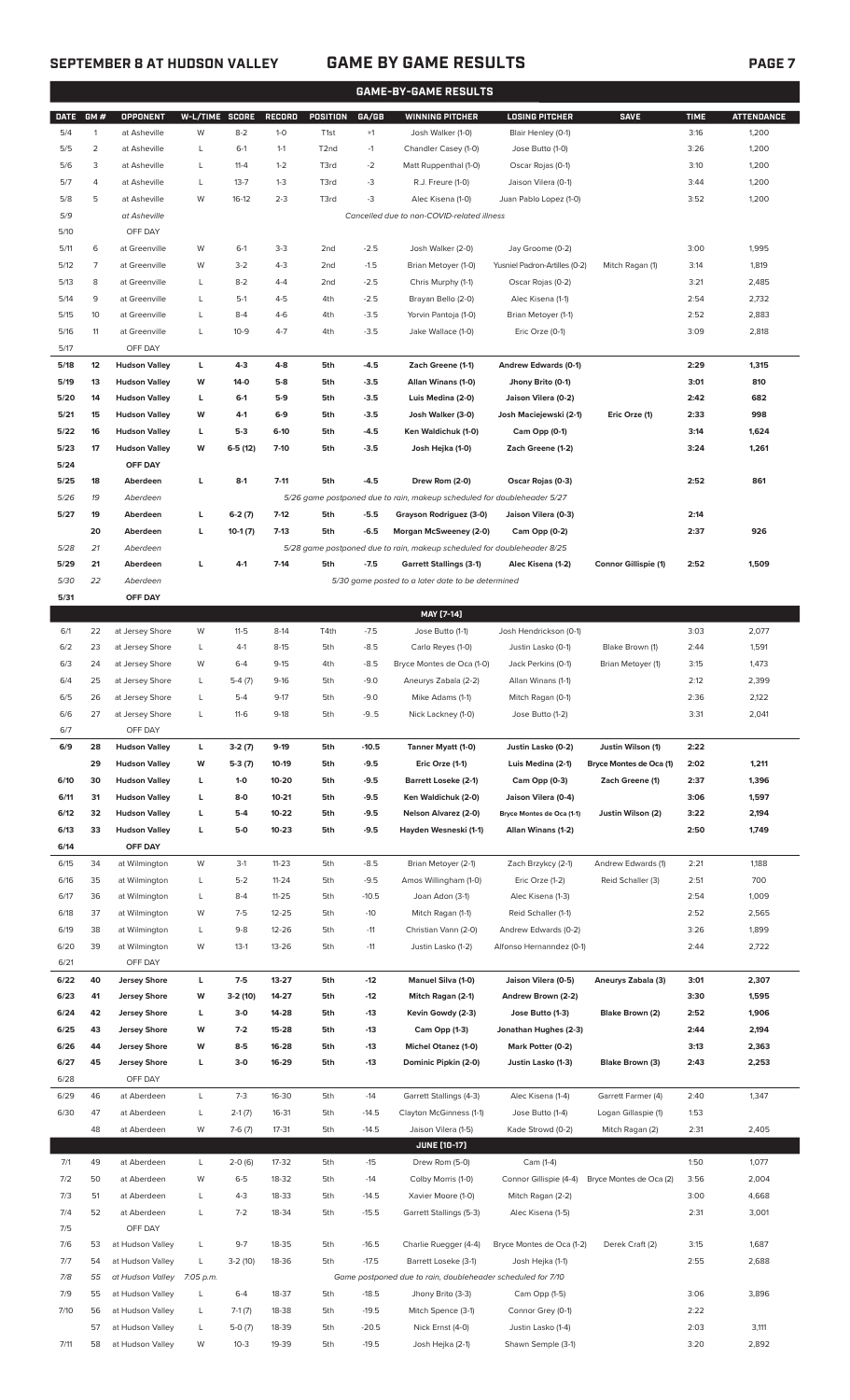# **SEPTEMBER 8 AT HUDSON VALLEY GAME-BY-GAME PAGE 8**

|--|

| DATE GM#<br>7/12 |     | OPPONENT<br>OFF DAY  | W-L/TIME SCORE |           | RECORD | POSITION | GA/GB   | <b>WINNING PITCHER</b>                                      | <b>LOSING PITCHER</b>        | <b>SAVE</b>                | <b>TIME</b> | <b>ATTENDANCE</b> |
|------------------|-----|----------------------|----------------|-----------|--------|----------|---------|-------------------------------------------------------------|------------------------------|----------------------------|-------------|-------------------|
| 7/13             | 59  | <b>Jersey Shore</b>  | W              | $1 - 0$   | 20-39  | 5th      | $-19.5$ | Michel Otanez (2-0)                                         | Blake Brown (0-1)            |                            | 2:34        | 2,681             |
|                  |     |                      |                |           |        |          | $-19.5$ |                                                             |                              |                            |             |                   |
| 7/14             | 60  | <b>Jersey Shore</b>  | L              | $3-2$     | 20-40  | 5th      |         | Carlo Reyes (2-1)                                           | Andrew Edwards (0-3)         |                            | 3:13        | 1,898             |
| 7/15             | 61  | <b>Jersey Shore</b>  | L              | $13-3$    | 20-41  | 5th      | $-19$   | Dominic Popkin (4-1)                                        | Cam Opp (1-6)                | Aiden Anderson (2)         | 3:24        | 1,595             |
| 7/16             | 62  | <b>Jersey Shore</b>  | W              | $6-1$     | 21-41  | 5th      | $-19$   | Connor Grey (1-1)                                           | Tom Sutera (0-1)             |                            | 2:50        | 1,949             |
| 7/17             | 63  | <b>Jersey Shore</b>  | W              | $6-1$     | 22-41  | 5th      | $-19$   | Justin Lasko (2-4)                                          | Kevin Gowdy (3-5)            |                            | 2:56        | 2,422             |
| 7/18             | 64  | <b>Jersey Shore</b>  | L              | $7-1$     | 22-42  | 5th      | $-20$   | Carlo Reyes (3-1)                                           | Alec Kisena (1-6)            | Tyler Burch (3)            | 2:52        | 1,570             |
| 7/19             |     | OFF DAY              |                |           |        |          |         |                                                             |                              |                            |             |                   |
| 7/20             | 65  | Wilmington           | W              | 8-6       | 23-42  | 5th      | -20     | Jaison Vilera (2-5)                                         | Evan Lee (1-3)               | Hejka                      | 3:18        | 1,086             |
| 7/21             | 66  | Wilmington           | W              | $5-3$     | 24-42  | 5th      | $-20$   | <b>Willy Taveras (1-0)</b>                                  | Kyle Hinton (0-1)            | Bryce Montes de Oca (3)    | 2:53        | 1,456             |
| 7/22             | 67  | Wilmington           | W              | $10-2$    | 25-42  | 5th      | $-20$   | Justin Lasko (3-4)                                          | Alex Troop (4-4)             |                            | 3:00        | 3,430             |
| 7/23             | 68  | Wilmington           | W              | $5-4$     | 26-42  | 5th      | $-19$   | J.T. Ginn (1-0)                                             | <b>Mitchell Parker (0-1)</b> |                            |             |                   |
| 7/24             | 69  | Wilmington           | W              | $8-3$     | 27-42  | 5th      | $-18$   | Mitch Ragan (1-0)                                           | Joan Udon (3-4)              |                            | 3:12        | 2,924             |
| 7/25             | 70  | Wilmington           | W              | $5-4$     | 28-42  | 5th      | $-18$   | <b>Willy Taveras (2-0)</b>                                  | Kyle Hinton (0-2)            |                            | 3:12        | 1,703             |
| 7/26             |     | OFF DAY              |                |           |        |          |         |                                                             |                              |                            |             |                   |
| 7/27             | 71  | at Jersey Shore      | W              | $14 - 5$  | 29-42  | 5th      | $-17$   | Hunter Parsons (1-0)                                        | Jonathan Hughes (3-5)        |                            | 3:04        | 3,270             |
|                  | 72  |                      | L              | $3-1$     | 29-43  | 5th      | $-17$   |                                                             |                              |                            |             |                   |
| 7/28             |     | at Jersey Shore      |                |           |        |          |         | Jhordany Mezquita (2-5)                                     | Cam Opp (1-7)                | Tyler Burch (4)            | 3:04        | 2,590             |
| 7/29             | 73  | at Jersey Shore      |                |           |        |          |         | Game postponed due to rain, doubleheader scheduled for 7/30 |                              |                            |             |                   |
| 7/30             | 73  | at Jersey Shore      | W              | $4-0(7)$  | 30-43  | 5th      | $-17.5$ | Justin Lasko (4-4)                                          | Dominic Pipkin (4-2)         | Bryce Montes de Oca (4)    | 2:20        |                   |
| 7/30             | 74  | at Jersey Shore      | L              | $3-0(7)$  | 30-44  | 5th      | $-17$   | Ethan Lindow (3-4)                                          | J.T. Ginn (1-1)              |                            | 1:46        | 5,890             |
| 7/31             | 75  | at Jersey Shore      | L              | $4 - 3$   | 30-45  | 5th      | $-18$   | Victor Vargas (1-0)                                         | Alec Kisena (1-7)            | Manuel Silva (2)           | 2:49        | 4,044             |
|                  |     |                      |                |           |        |          |         | <b>JULY (13-14)</b>                                         |                              |                            |             |                   |
| 8/1              | 76  | at Jersey Shore      | L              | $4 - 3$   | 30-46  | 5th      | $-19$   | Tom Sutera (2-2)                                            | Conner O'Neil (0-1)          | Blake Brown (5)            | 2:42        | 2,535             |
| 8/2              |     | OFF DAY              |                |           |        |          |         |                                                             |                              |                            |             |                   |
| 8/3              | 77  | <b>Hudson Valley</b> | L              | 5-0       | 30-47  | 5th      | -20     | Randy Vasquez (2-0)                                         | Jaison Vilera (2-6)          |                            | 3:01        | 1,253             |
| 8/4              | 78  | <b>Hudson Valley</b> | L              | $3-2$     | 30-48  | 5th      | $-21$   | Mitch Spence (4-2)                                          | Cam Opp (1-8)                | Derek Craft (4)            | 2:58        | 2,611             |
| 8/5              | 79  | <b>Hudson Valley</b> | L              | $5-3$     | 30-49  | 5th      | $-22$   | Anderson Munoz (1-0)                                        | Justin Lasko (4-5)           | Carlos Espinal (1)         | 3:34        | 1,401             |
| 8/6              | 80  | <b>Hudson Valley</b> | W              | $9-6$     | 31-49  | 5th      | $-21$   | Michel Otanez (3-0)                                         | Matt Sauer (0-1)             | <b>Willy Taveras (1)</b>   | 3:29        | 2,473             |
| 8/7              | 81  | <b>Hudson Valley</b> | W              | $5 - 4$   | 32-49  | 5th      | $-20$   | Evy Ruibal (1-0)                                            | <b>Nelson Alvarez (3-2)</b>  | Joe Cavallaro (1)          | 3:10        | 4,156             |
| 8/8              | 82  | <b>Hudson Valley</b> | W              | $5 - 4$   | 33-49  | 5th      | $-19$   | Colby Morris (2-0)                                          | Derek Craft (1-2)            |                            | 3:05        | 2,942             |
| 8/9              |     | OFF DAY              |                |           |        |          |         |                                                             |                              |                            |             |                   |
| 8/10             | 83  | at Wilmington        | W              | $16 - 5$  | 34-49  | 4th      | $-19$   | Conner O'Neil (1-1)                                         | Mitchell Parker (0-3)        |                            | 3:51        | 985               |
| 8/11             | 84  | at Wilmington        | L              |           | 34-50  | 5th      | $-19$   | Joan Adon (5-4)                                             |                              |                            | 2:40        | 1,711             |
|                  |     |                      |                | $15-3(7)$ |        |          |         |                                                             | Cam Opp (1-9)                |                            |             |                   |
| 8/12             | 85  | at Wilmington        | L              | $5 - 4$   | 34-51  | 5th      | $-20$   | Alfonso Hernandez (3-3)                                     | J.T. Ginn (1-2)              | Davis Moore (1)            | 2:42        | 1,029             |
| 8/13             | 86  | at Wilmington        | L              | $7 - 4$   | 34-52  | 5th      | $-20$   | Zach Brzykcy (4-3)                                          | Bryce Montes de Oca (1-3)    | Francys Peguero (1)        | 3:25        | 2,164             |
| 8/14             | 87  | at Wilmington        | L              | $1-0$     | 34-53  | 5th      | $-20$   | Alex Troop (7-4)                                            | Luc Rennie (0-1)             | Todd Peterson (1)          | 2:20        | 1,419             |
| 8/15             | 88  | at Wilmington        | L              | $12 - 5$  | 34-54  | 5th      | $-21$   | Malvin Pena (1-3)                                           | Hunter Parsons (1-1)         |                            | 3:21        | 1,666             |
| 8/16             |     | OFF DAY              |                |           |        |          |         |                                                             |                              |                            |             |                   |
| 8/17             | 89  | at Hudson Valley     | L              | $3-2(10)$ | 34-55  | 5th      | $-22$   | Matt Minnick (4-1)                                          | Colby Morris (2-1)           |                            | 3:22        | 2,187             |
| 8/18             | 90  | at Hudson Valley     | W              | $11 - 7$  | 35-55  | 5th      | $-21$   | Hunter Parsons (2-1)                                        | Nelvin Correa (0-2)          |                            | 4:15        | 3,041             |
| 8/19             | 91  | at Hudson Valley     | L              | $7-6$     | 35-56  | 5th      | $-22$   | Charlie Ruegger (5-4)                                       | Evy Ruibal (1-1)             |                            | 3:11        | 2,687             |
| 8/20             | 92  | at Hudson Valley     | L              | $3-1$     | 35-57  | 5th      | $-23$   | Randy Vasquez (3-0)                                         | Alec Kisena (1-8)            | Carlos Espinal (2)         | 2:58        | 3,897             |
| 8/21             | 93  | at Hudson Valley     | L              | $6 - 4$   | 35-58  | 5th      | $-24$   | Mitch Spence (7-2)                                          | Luc Rennie (0-2)             | Derek Craft (7)            | 3:08        | 4,071             |
| 8/22             |     | at Hudson Valley     |                |           |        |          |         | Game postponed to 9/8 due to inclement weather              |                              |                            |             |                   |
| 8/23             |     | OFF DAY              |                |           |        |          |         |                                                             |                              |                            |             |                   |
| 8/24             | 94  | Aberdeen             | W              | $9-6$     | 36-58  | 5th      | $-23$   | Evy Ruibal (2-1)                                            | Adam Stauffer (0-1)          | <b>Willy Tavares (2)</b>   | 3:29        | 1,626             |
| 8/25             | 95  | Aberdeen             | L              | $2-1(8)$  | 36-59  | 5th      | $-24.5$ | <b>Clayton McGinness (3-2)</b>                              | <b>Brian Metoyer (2-2)</b>   | <b>Shelton Perkins (1)</b> | 2:42        | 1,848             |
|                  | 96  | Aberdeen             | W              | $1-0$     | 37-59  | 5th      | $-23.5$ | David Griffin (1-0)                                         | Connor Gillispie (4-8)       | <b>Bryce Montes De Oca</b> | 2:06        | 1,848             |
| 8/26             | 97  | Aberdeen             | L              | $12 - 5$  | 37-60  | 5th      | $-23.5$ | Ryan Watson (3-1)                                           | Alec Kisena (1-9)            | <b>Garrett Farmer (6)</b>  | 4:05        | 3,602             |
| 8/27             | 98  | Aberdeen             | W              | 6-4       | 38-60  | 5th      | $-22.5$ | <b>Brian Metoyer (3-2)</b>                                  | Ignacio Feliz (0-3)          | <b>Willy Taveras (3)</b>   | 3:04        | 2,457             |
| 8/28             | 99  | Aberdeen             | W              | 4-1       | 39-60  | 5th      | $-22.5$ | Jose Chacin (1-0)                                           | Conner Loeprich (0-4)        | Montes de Oca (6)          | 3:00        | 2,670             |
| 8/29             | 100 | Aberdeen             | L              | $5-1$     | 39-61  | 5th      | -23.5   |                                                             |                              |                            | 3:28        | 2,418             |
|                  |     |                      |                |           |        |          |         | Jake Prizina (3-2)                                          | Jaison Vilera (2-7)          | <b>Adam Stauffer (1)</b>   |             |                   |
| 8/30             |     | OFF DAY              |                |           |        |          |         |                                                             |                              |                            |             |                   |
| 8/31             | 101 | Wilmington           | W              | 5-0       | 40-61  | 5th      | $-22.5$ | David Griffin (2-0)                                         | Seth Shuman (0-3)            |                            | 2:29        | 917               |
|                  |     |                      |                |           |        |          |         | <b>AUGUST [10-14]</b>                                       |                              |                            |             |                   |
| 9/1              |     | Wilmington           |                |           |        |          |         | Game cancelled due to inclement weather                     |                              |                            |             |                   |
| 9/2              | 102 | Wilmington           | L              | $6-0$     | 40-62  | 5th      | -22     | <b>Evan Lee (2-3)</b>                                       | JT Ginn (1-3)                |                            | 3:05        | 909               |
| 9/3              | 103 | Wilmington           | W              | $10-1$    | 41-62  | 5th      | $-21$   | Alec Kisena (2-9)                                           | <b>Mitchell Parker (0-4)</b> |                            | 3:02        | 2,266             |
| 9/4              | 104 | Wilmington           | L              | 4-0       | 41-63  | 5th      | $-21$   | Cole Henry (3-3)                                            | Luc Rennie (0-3)             |                            | 2:47        | 1,937             |
| 9/5              | 105 | Wilmington           | W              | $6-1$     | 42-63  | 5th      | $-21$   | Jose Chacin (2-0)                                           | Seth Shuman (0-3)            |                            | 2:38        | 1,700             |
| 9/6              |     | OFF DAY              |                |           |        |          |         |                                                             |                              |                            |             |                   |
| 9/7              | 106 | at Hudson Valley     | L              | $7-6$     | 42-64  | 5th      | $-21$   | Matt Sauer (2-2)                                            | Luis Montas (0-1)            | Derek Craft (9)            | 2:40        | 1,839             |
| 9/8              | 107 | at Hudson Valley     | 5:05 p.m.      |           |        |          |         |                                                             |                              |                            |             |                   |
|                  | 108 | at Hudson Valley     | DH             |           |        |          |         |                                                             |                              |                            |             |                   |
| 9/9              | 109 | at Hudson Valley     | 7:05 p.m.      |           |        |          |         |                                                             |                              |                            |             |                   |
| 9/10             | 110 | at Hudson Valley     | 7:05 p.m.      |           |        |          |         |                                                             |                              |                            |             |                   |
| 9/11             | 111 | at Hudson Valley     | 6:05 p.m.      |           |        |          |         |                                                             |                              |                            |             |                   |
| 9/12             | 112 | at Hudson Valley     | 4:35 p.m.      |           |        |          |         |                                                             |                              |                            |             |                   |
| 9/13             |     | OFF DAY              |                |           |        |          |         |                                                             |                              |                            |             |                   |
|                  |     |                      |                |           |        |          |         |                                                             |                              |                            |             |                   |
| 9/14             | 113 | <b>Jersey Shore</b>  | 7:00 p.m.      |           |        |          |         |                                                             |                              |                            |             |                   |
| 9/15             | 114 | <b>Jersey Shore</b>  | 7:00 p.m.      |           |        |          |         |                                                             |                              |                            |             |                   |
| 9/16             | 115 | <b>Jersey Shore</b>  | 7:00 p.m.      |           |        |          |         |                                                             |                              |                            |             |                   |
| 9/17             | 116 | <b>Jersey Shore</b>  | 7:00 p.m.      |           |        |          |         |                                                             |                              |                            |             |                   |
| 9/18             | 117 | <b>Jersey Shore</b>  | 4:00 p.m.      |           |        |          |         |                                                             |                              |                            |             |                   |
| 9/19             | 118 | <b>Jersey Shore</b>  | 1:00 p.m.      |           |        |          |         |                                                             |                              |                            |             |                   |
|                  |     |                      |                |           |        |          |         | SEPTEMBER [2-3]                                             |                              |                            |             |                   |